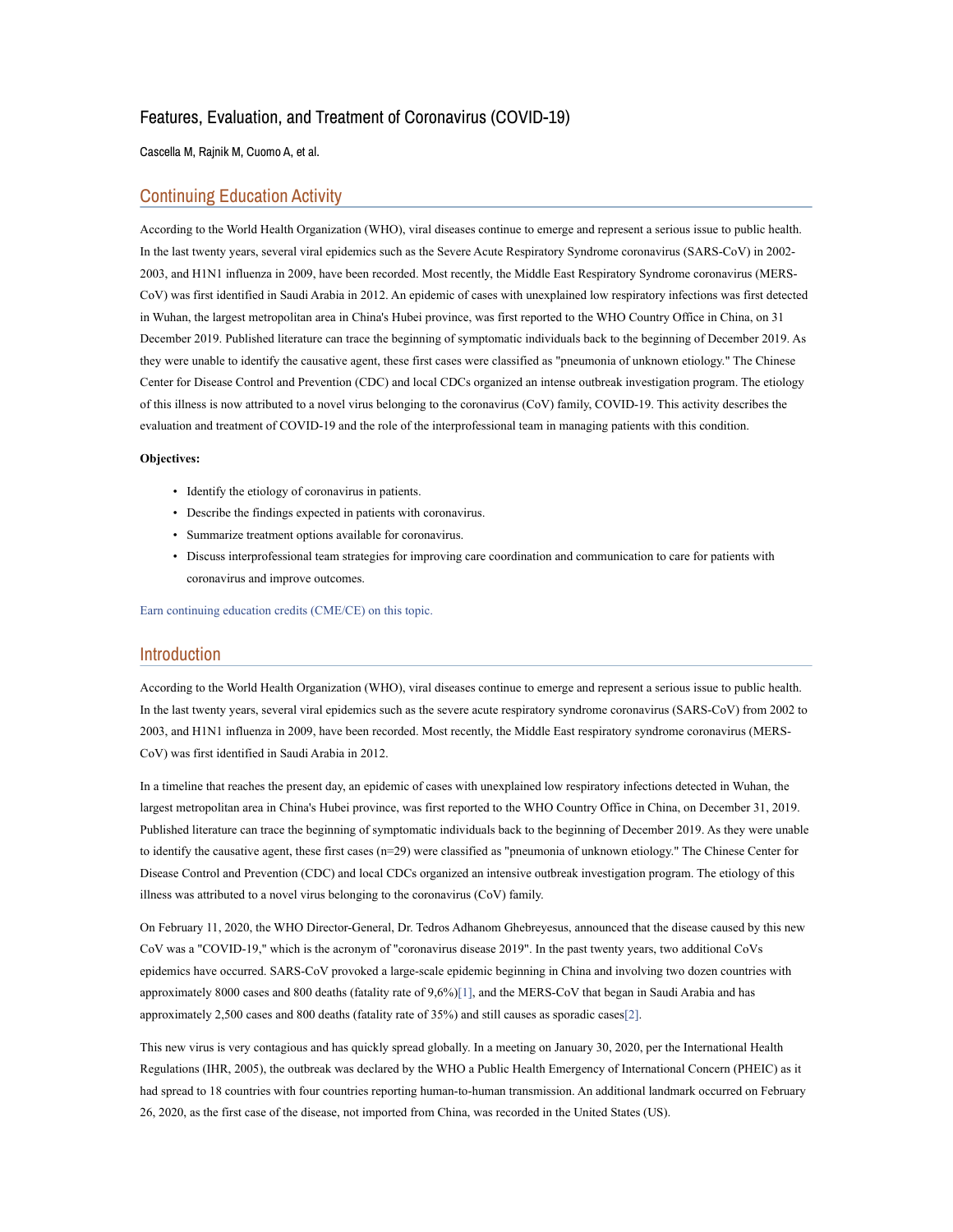Initially, the new virus was called 2019-nCoV. Subsequently, the task of experts of the International Committee on Taxonomy of Viruses (ICTV) termed it the SARS-CoV-2 virus as it is very similar to the one that caused the SARS outbreak (SARS-CoVs).

The CoVs have become the major pathogens of emerging respiratory disease outbreaks. They are a large family of single-stranded RNA viruses (+ssRNA) that can be isolated in different animal species.[3] For reasons yet to be explained, these viruses can cross species barriers and can cause, in humans, illness ranging from the common cold to more severe diseases such as MERS and SARS. Interestingly, these latter viruses have probably originated from bats and then moving into other mammalian hosts — the Himalayan palm civet for SARS-CoV, and the dromedary camel for MERS-CoV — before jumping to humans. The dynamics of SARS-Cov-2 are currently unknown, but there is speculation that it also has an animal origin.

The potential for these viruses to grow to become a pandemic worldwide represents a serious public health risk. Concerning COVID-19, the WHO raised the threat to the CoV epidemic to the "very high" level, on February 28, 2020. On March 11, as the number of COVID-19 cases outside China has increased 13 times and the number of countries involved has tripled with more than 118,000 cases in 114 countries and over 4,000 deaths, WHO declared the COVID-19 a pandemic.

World governments are at work to establish countermeasures to stem the devastating effects and it has been estimated that strict shutdowns may have saved 3 million lives across 11 European countries[4]. Health organizations coordinate information flows and issues directives and guidelines to best mitigate the impact of the threat. At the same time, scientists around the world work tirelessly, and information about the transmission mechanisms, the clinical spectrum of disease, new diagnostics, and prevention and therapeutic strategies are rapidly developing. Many uncertainties remain with regard to both the virus-host interaction and the evolution of the pandemic, with specific reference to the times when it will reach its peak.

At the moment, the therapeutic strategies to deal with the infection are only supportive, and prevention aimed at reducing transmission in the community is our best weapon. Aggressive isolation measures in China have led to a progressive reduction of cases. From China, the disease spread to Europe. In Italy, in geographic regions of the north, initially, and subsequently throughout the peninsula, political and health authorities have made incredible efforts to contain a shock wave that has severely tested the health system. Afterward, the COVID-19 quickly crossed the ocean and as of June 20, 2020, about 2,282,000 cases (with 121,000 deaths) have been recorded in the US, whereas Brazil with more than 1,000,000 cases and about 50,000 deaths is the most affected state in South America and the second in the world after the US. Although over time the lethality rate (total number of deaths for a given disease in relation to the total number of patients) of COVID-19 has been significantly lower than that of the SARS and MERS epidemics, the transmission of the SARS-CoV-2 virus is much larger than that of the previous viruses, with a much higher total number of deaths. It has been estimated that about one in five individuals worldwide could be at increased risk of severe COVID-19 disease if they become infected, due to underlying health conditions[5].

In the midst of the crisis, the authors have chosen to use the "Statpearls" platform because, within the PubMed scenario, it represents a unique tool that may allow them to make updates in real-time. The aim, therefore, is to collect information and scientific evidence and to provide an overview of the topic that will be continuously updated.

## Etiology

CoVs are positive-stranded RNA viruses with a crown-like appearance under an electron microscope (coronam is the Latin term for crown) due to the presence of spike glycoproteins on the envelope. The subfamily Orthocoronavirinae of the Coronaviridae family (order Nidovirales) classifies into four genera of CoVs: Alphacoronavirus (alphaCoV), Betacoronavirus (betaCoV), Deltacoronavirus (deltaCoV), and Gammacoronavirus (gammaCoV). Furthermore, the betaCoV genus divides into five sub-genera or lineages. [6] Genomic characterization has shown that probably bats and rodents are the gene sources of alphaCoVs and betaCoVs. On the contrary, avian species seem to represent the gene sources of deltaCoVs and gammaCoVs.

Members of this large family of viruses can cause respiratory, enteric, hepatic, and neurological diseases in different animal species, including camels, cattle, cats, and bats. To date, seven human CoVs (HCoVs) — capable of infecting humans — have been identified. Some of HCoVs were identified in the mid-1960s, while others were only detected in the new millennium.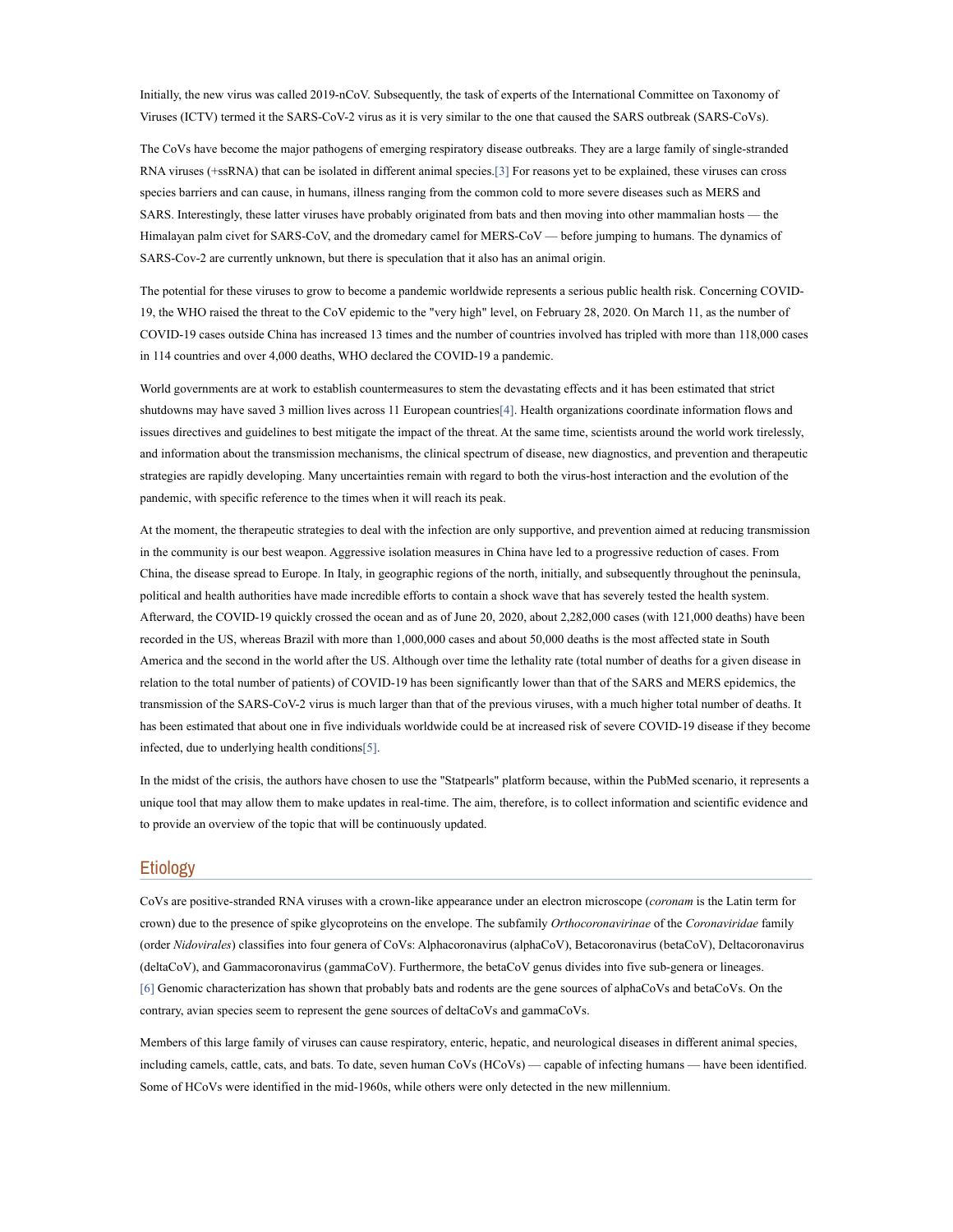In general, estimates suggest that 2% of the population are healthy carriers of a CoV and that these viruses are responsible for about 5% to 10% of acute respiratory infections.[7]

- Common human CoVs: HCoV-OC43, and HCoV-HKU1 (betaCoVs of the A lineage); HCoV-229E, and HCoV-NL63 (alphaCoVs). They can cause common colds and self-limiting upper respiratory infections in immunocompetent individuals. In immunocompromised subjects and the elderly, lower respiratory tract infections can occur.
- Other human CoVs: SARS-CoV, SARS-CoV-2, and MERS-CoV (betaCoVs of the B and C lineage, respectively). These cause epidemics with variable clinical severity featuring respiratory and extra-respiratory manifestations. Concerning SARS-CoV, MERS-CoV, the mortality rates are up to 10% and 35%, respectively.

Thus, SARS-CoV-2 belongs to the betaCoVs category. It has round or elliptic and often pleomorphic form, and a diameter of approximately 60–140 nm. Like other CoVs, it is sensitive to ultraviolet rays and heat. In this regard, although high temperature decreases the replication of any species of virus. Currently, the inactivation temperature of SARS-CoV-2 must be well elucidated. It seems that this virus can be inactivated at about  $27^{\circ}$  C. On the contrary, it may resist the cold even below  $0^{\circ}$ C. Furthermore, these viruses can be effectively inactivated by lipid solvents including ether (75%), ethanol, chlorine-containing disinfectant, peroxyacetic acid, and chloroform except for chlorhexidine.

In genetic terms, Chan et al. have proven that the genome of the new HCoV, isolated from a cluster-patient with atypical pneumonia after visiting Wuhan, had 89% nucleotide identity with bat SARS-like-CoVZXC21 and 82% with that of human SARS-CoV[8]. For this reason, the new virus was called SARS-CoV-2. Its single-stranded RNA genome contains 29891 nucleotides, encoding for 9860 amino acids. Although the SARS-CoV-2 origins are not entirely understood, genomic analyses suggest that SARS-CoV-2 probably evolved from a strain found in bats. The genomic comparison between the human SARS-CoV2 sequence and known animal coronaviruses revealed, indeed, high similarity (96%) between the SARS-CoV2 and the betaCoV RaTG13 of bats (Rhinolophus affinis)[9]

The potential amplifying mammalian host, intermediate between bats and humans, is, however, not known. Since the mutation in the original strain could have directly triggered virulence towards humans, it is not certain that this intermediary exists.

#### Transmission

Because the first cases of the COVID-19 disease were linked to direct exposure to the Huanan Seafood Wholesale Market of Wuhan, the animal-to-human transmission was presumed as the main mechanism. Nevertheless, subsequent cases were not associated with this exposure mechanism. Therefore, it was concluded that the virus is transmitted from human-to-human, and symptomatic people are the most frequent source of COVID-19 spread. Because of the possibility of transmission before symptoms, and thus individuals who remain asymptomatic could transmit the virus, isolation is the best way to contain this epidemic.

As with other respiratory pathogens, including flu and rhinovirus, the transmission is believed to occur through respiratory droplets (particles >5-10 μm in diameter) from coughing and sneezing. Aerosol transmission is also possible in case of protracted exposure to elevated aerosol concentrations in closed spaces. Analysis of data related to the spread of SARS-CoV-2 in China seems to indicate that close contact between individuals is necessary. Of note, pre- and asymptomatic individuals may contribute to up 80% of COVID-19 transmission. The spread, in fact, is primarily limited to family members, healthcare professionals, and other close contacts (6 feet, 1.8 meters). Concerning the duration of contamination on objects and surfaces, a study showed that SARS-CoV-2 can be found on plastic for up to 2-3 days, stainless steel for up to 2-3 days, cardboard for up to 1 day, copper for up to 4 hours. Moreover, it seems that contamination is higher in intensive care units (ICUs) than general wards and SARS-Cov-2 can be found on floors, computer mice, trash cans, and sickbed handrails as well as in air up to 4 meters from patients.[10] However, because data so far available have been generated by experimental conditions, they must be interpreted with caution, also taking into account that the presence of viral RNA does not necessarily indicate that the virus is viable and potentially infectious.

Based on data from the first cases in Wuhan and investigations conducted by the China CDC and local CDCs, the incubation time could be generally within 3 to 7 days (median 5.1 days, similar to SARS [11]) and up to 2 weeks as the longest time from infection to symptoms was 12.5 days (95% CI, 9.2 to 18).[12] This data also showed that this novel epidemic doubled about every seven days,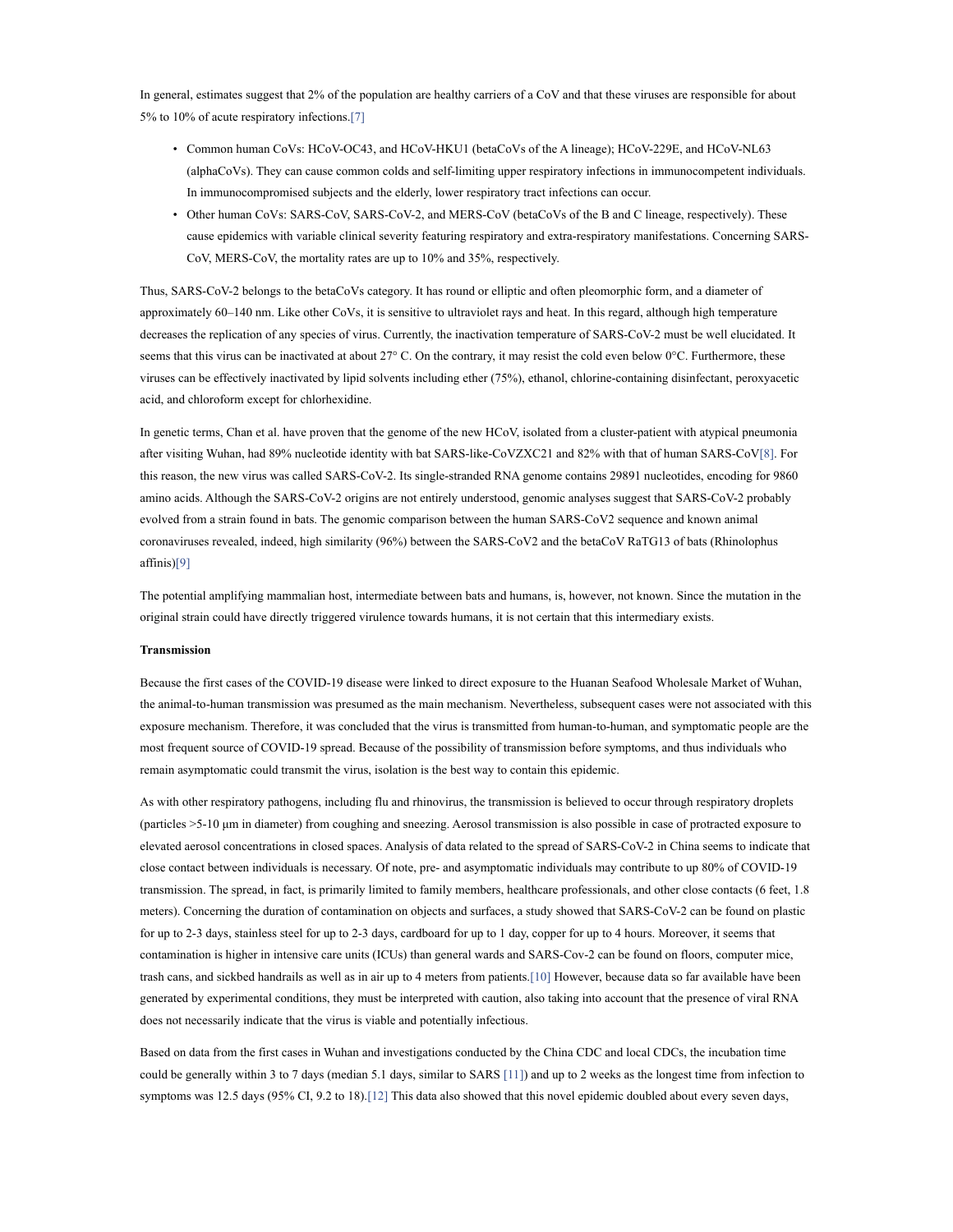whereas the basic reproduction number (R0 - R naught) is 2.2. In other words, on average, each patient transmits the infection to an additional 2.2 individuals. Of note, estimations of the R0 of the SARS-CoV epidemic in 2002-2003 were approximately 3.[13]

## Epidemiology

Data provided by the WHO Health Emergency Dashboard report 8,525,042 confirmed cases of COVID-19, including 456,973 deaths (as of 1:38 pm CEST, 20 June 2020).

To date, there are cases in 215 Countries. Considering case comparison, in Europe there are 2,509,750 confirmed cases; Americas 4,163,813; Eastern Mediterranean 878,428; Western Pacific 203,490; South EastAsia 206,200; Africa 208,000. The highest fatal cases have been recorded in the US (121,130) followed by Brasil (49,156), and UK (42,589).

The most up-to-date source for the epidemiology of this emerging pandemic can be found at the following sources:

- The WHO Novel Coronavirus (COVID-19) Situation Board.
- The Johns Hopkins Center for Systems Science and Engineering site for Coronavirus Global Cases COVID-19, which uses openly public sources to track the spread of the epidemic.

## Pathophysiology

CoVs are enveloped, positive-stranded RNA viruses with nucleocapsid. For addressing pathogenetic mechanisms of SARS-CoV-2, its viral structure, and genome must be considerations. In CoVs, the genomic structure is organized in a +ssRNA of approximately 30 kb in length — the largest known RNA viruses — and with a 5′-cap structure and 3′-poly-A tail. Starting from the viral RNA, the synthesis of polyprotein 1a/1ab (pp1a/pp1ab) in the host is realized. The transcription works through the replication-transcription complex (RCT) organized in double-membrane vesicles and via the synthesis of subgenomic RNAs (sgRNAs) sequences. Of note, transcription termination occurs at transcription regulatory sequences, located between the so-called open reading frames (ORFs) that work as templates for the production of subgenomic mRNAs. In the atypical CoV genome, at least six ORFs can be present. Among these, a frameshift between ORF1a and ORF1b guides the production of both pp1a and pp1ab polypeptides that are processed by virally encoded chymotrypsin-like protease (3CLpro) or main protease (Mpro), as well as one or two papain-like proteases for producing 16 with known or predicted RNA synthesis and modification functions non-structural proteins (nsps 1-16). Apart from ORF1a and ORF1b, other ORFs encode for structural proteins, including spike, membrane, envelope, and nucleocapsid proteins. [3] and accessory proteic chains. Different CoVs present special structural and accessory proteins translated by dedicated sgRNAs.

Pathophysiology and virulence mechanisms of CoVs, and therefore also of SARS-CoV-2 have links to the function of the nsps and structural proteins. For instance, research underlined that nsp is able to block the host innate immune response.[14] Among functions of structural proteins, the envelope has a crucial role in virus pathogenicity as it promotes viral assembly and release. However, many of these features (e.g., those of nsp 2, and 11) have not yet been described. Other elements on which research must necessarily focus are the ORF3b that has no homology with that of SARS-CoVs and a secreted protein (encoded by ORF8), which is structurally different from those of SARS-CoV.

Among the structural elements of CoVs, there are the spike glycoproteins composed of two subunits (S1 and S2). Homotrimers of S proteins compose the spikes on the viral surface, guiding the link to host receptors.[15] Of note, in SARS-CoV-2, the S2 subunit containing a fusion peptide, a transmembrane domain, and cytoplasmic domain — is highly conserved. Thus, it could be a target for antiviral (anti-S2) compounds or vaccines. On the contrary, the spike receptor-binding domain (RBD) presents only a 40% amino acid identity with other SARS-CoVs. RBD is a fundamental peptide domain in the pathogenesis of infection. It represents a binding site for the human Angiotensin-Converting Enzyme 2 (ACE2) receptor. Although initially assumed, inhibitors of the renin-angiotensinaldosterone system do not increase the risk of hospitalization for COVID-19 and severe disease[16]. The RBD is the most variable and is decisive for the specificity of species. Although structural and functional analyzes demonstrate that the spike protein RBD domain is highly akin to the human ACE2 receptor, computational analyzes of the corresponding sequence reveal several critical amino acids that are compatible but not ideal for binding the ACE2 receptor. This could be evidence of a series of adaptive mutations, rather of an in vitro manufacture of the virus (the correspondence would have been direct). Interestingly, because there are no differences in ACE2 expression concerning gender, ages, and races, the differences in disease incidence and severity are probably related to different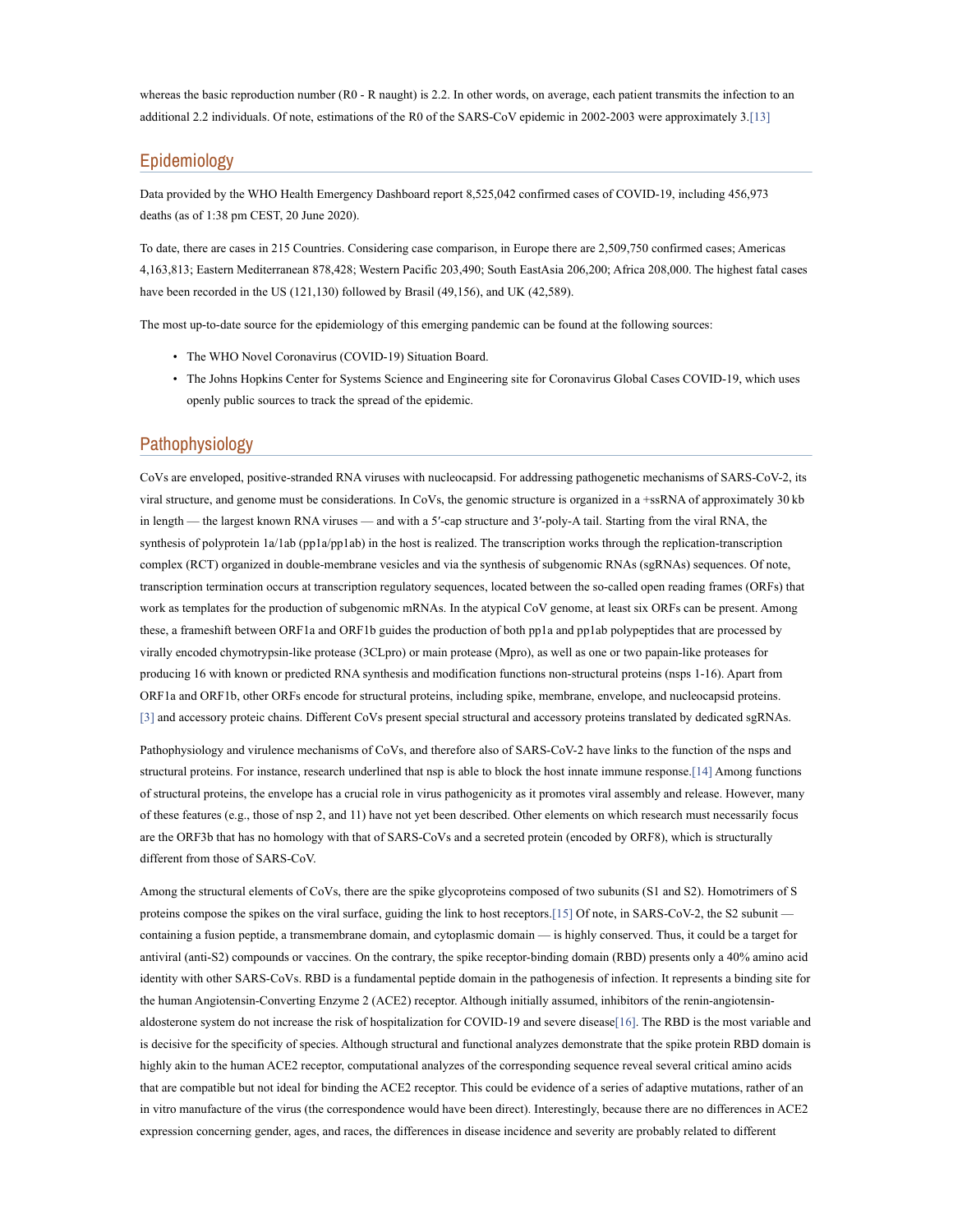immune factors rather than receptor binding.[17] On the other hand, cigarette smoking and inflammatory signaling can enhance receptor expression in the lung.[18]

Other factors enter the pathogenetic cascade and need to be better explained. For example, we need to understand why mortality and more severe disease forms are higher in men than in women. Probably, the hormonal structure plays a key role in this difference. In the prostate, for instance, androgens induce the expression of the serine protease TMPRSS2 used by Sars-CoV-2 for the S protein priming[19].

In summary, the spike RBD allows the binding to the ACE2 receptor in the lungs and other tissues. The presence within the spike protein of an amino acid site (polybasic site) allows the functional processing of the same by the human enzyme furin (protease). This process allows the exposure of the fusion sequences and therefore the fusion of the viral and cell membranes, a necessary passage for the virus to enter the cell.

In international gene banks such as GenBank, researchers have published several Sars-CoV-2 gene sequences. This gene mapping is of fundamental importance allowing researchers to trace the phylogenetic tree of the virus and, above all, the recognition of strains that differ according to the mutations. According to recent research, a spike mutation, which probably occurred in late November 2019, triggered jumping to humans. In particular, Angeletti et al. compared the Sars-Cov-2 gene sequence with that of Sars-CoV. They analyzed the transmembrane helical segments in the ORF1ab encoded 2 (nsp2) and nsp3 and found that position 723 presents a serine instead of a glycine residue, while the position 1010 is occupied by proline instead of isoleucine.[20] These data are providing us with important information on the potential origin of the virus. Interestingly, pangolin (Manis javanica) Covs have an RBD domain identical to that of the human SARS-CoV2 spike protein. However, neither bat CoVs nor those present in pangolins have the sequence of the polybasic site for furin, suggesting that natural selection must have also favored the acquisition of this site for the transition to human-human transmission. The matter of viral mutations is key for explaining potential disease relapses.

### Mechanisms of SARS-CoV-2-induced Pneumonia

The pathogenic mechanism that produces pneumonia seems to be particularly complex. Clinical and preclinical research will have to explain many aspects that underlie the particular clinical presentations of the disease. The data so far available seem to indicate that the viral infection is capable of producing an excessive immune reaction in the host. In some cases, a reaction takes place which as a whole is labeled a 'cytokine storm'. The effect is extensive tissue damage with dysfunctional coagulation. Just a while ago, Italian researched introduced the term of MicroCLOTS (microvascular COVID-19 lung vessels obstructive thromboinflammatory syndrome) for underlying the lung viral injury associated with the inflammatory reaction and the microvascular pulmonary thrombosis. [21] While several cytokines such as the tumor necrosis factor α (TNF-α), IL-1β, IL-8, IL-12, interferon-gamma inducible protein (IP10), macrophage inflammatory protein 1A (MIP1A), and monocyte chemoattractant protein 1 (MCP1) are implicated in the pathogenic cascade of the disease, the protagonist of this storm is interleukin 6 (IL-6). IL-6 is produced mostly by activated leukocytes and acts on a large number of cells and tissues. It is able to promote the differentiation of B lymphocytes, promotes the growth of some categories of cells, and inhibits the growth of others. It also stimulates the production of acute-phase proteins and plays an important role in thermoregulation, in bone maintenance and in the functionality of the central nervous system. Although the main role played by IL-6 is pro-inflammatory, it can also have anti-inflammatory effects. In turn, IL-6 increases during inflammatory diseases, infections, autoimmune disorders, cardiovascular diseases, and some types of cancer. It is also implicated in the pathogenesis of the cytokine release syndrome (CRS) that is an acute systemic inflammatory syndrome characterized by fever and multiple organ dysfunction. IL-6 is not the only protagonist on the scene. It was proved, for instance, that the binding of SARS-CoV-2 to the Toll-Like Receptor (TLR) induces the release of pro-IL-1β which is cleaved into the active mature IL-1β mediating lung inflammation, until fibrosis.[22]

# Histopathology

Tian et al.[23] reported histopathological data obtained on the lungs of two patients who underwent lung lobectomies for adenocarcinoma and retrospectively found to have had the infection at the time of surgery. Apart from the tumors, the lungs of both 'accidental' cases showed edema and important proteinaceous exudates as large protein globules. The authors also reported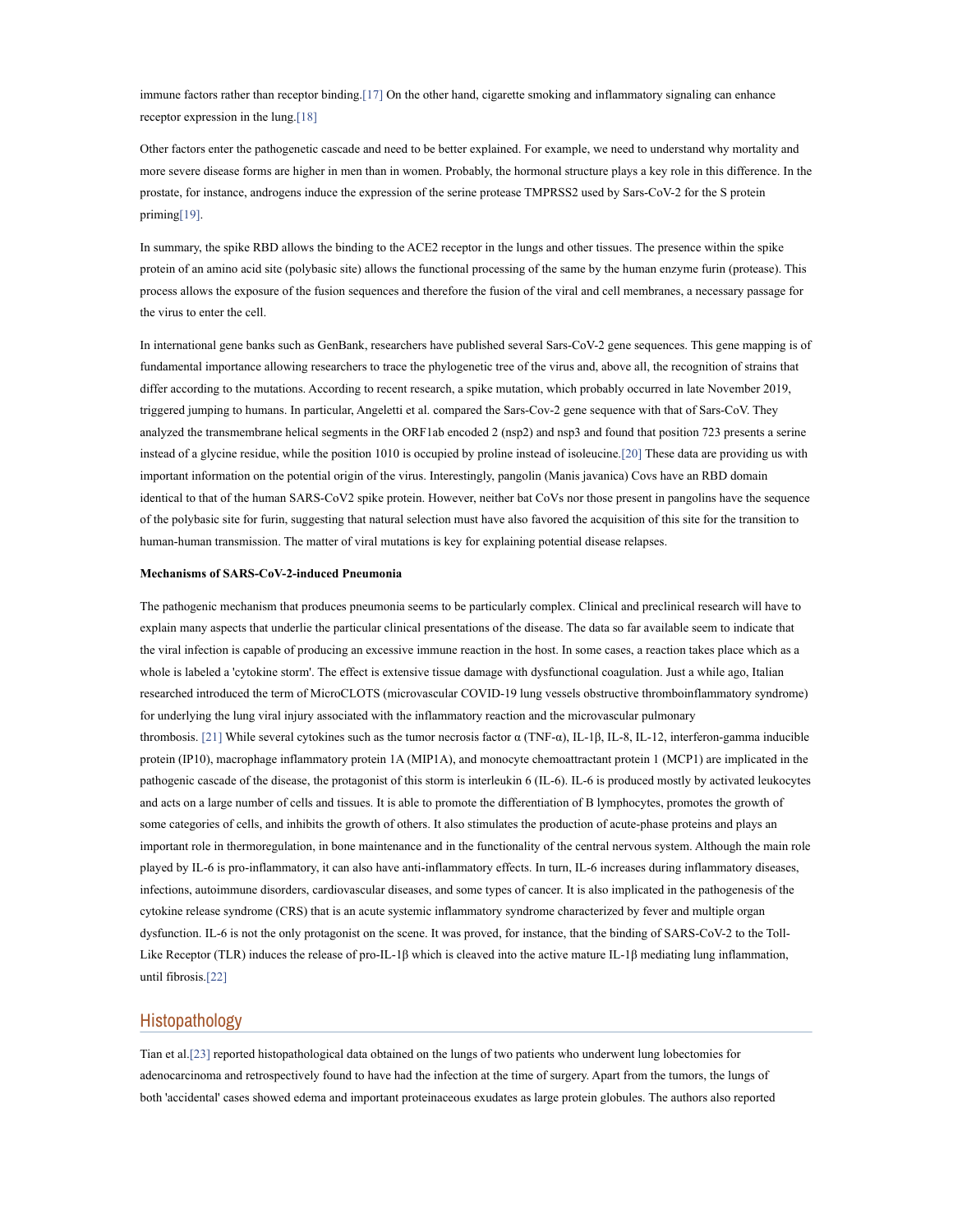vascular congestion combined with inflammatory clusters of fibrinoid material and multinucleated giant cells and hyperplasia of pneumocytes.

More recently, Zhang et al. [24] performed a postmortem transthoracic needle lung biopsy in a patient who died of COVID-19. Immunostaining showed diffuse alveolar injury and an important alveolar expression of viral antigens. In autopsies on COVID-19 cases, the authors [25] offered a detailed picture of the histological patterns in lung and extrapulmonary tissues. This picture was characterized by capillary congestion, necrosis of pneumocytes, hyaline membrane, interstitial edema, pneumocyte hyperplasia, and reactive atypia. Platelet-fibrin thrombi in small arterial vessels were the expression of intravascular coagulopathy. Moreover, in the lung they found infiltrates expressed as macrophages in alveolar lumens and lymphocytes in the interstitium. In summary, similar to SARS and MERS, severe COVID-19 lung damage was manifested in terms of Diffuse Alveolar Disease (DAD) with severe capillary congestion. Again, a lot of findings were suggestive for vascular dysfunction, in lung and other tissues.

# History and Physical

The clinical spectrum of COVID-19 varies from asymptomatic or paucisymptomatic forms to clinical conditions characterized by respiratory failure that necessitates mechanical ventilation and support in an ICU, to multiorgan and systemic manifestations in terms of sepsis, septic shock, and multiple organ dysfunction syndromes (MODS). In one of the first reports on the disease, Huang et al. illustrated that patients (n. 41) suffered from fever, malaise, dry cough, and dyspnea. Chest computerized tomography (CT) scans showed pneumonia with abnormal findings in all cases. About a third of those (13, 32%) required ICU care, and there were 6 (15%) fatal cases.[26]

The case studies of Li et al. published in the New England Journal of Medicine (NEJM) on January 29, 2020, encapsulates the first 425 cases recorded in Wuhan.[12] Data indicate that the patients' median age was 59 years, with a range of 15 to 89 years. Thus, they reported no clinical cases in children below 15 years of age. There were no significant gender differences (56% male). On the contrary, in other reports, there is a lower prevalence in the female gender.

Clinical and epidemiological data from the Chinese CDC and regarding 72,314 case records (confirmed, suspected, diagnosed, and asymptomatic cases) were shared in the Journal of the American Medical Association (JAMA), providing the first important illustration of the epidemiologic curve of the Chinese outbreak.[27] There were 62% confirmed cases, including 1% of cases that were asymptomatic, but were laboratory-positive (viral nucleic acid test). Furthermore, the overall case-fatality rate (on confirmed cases) was 2.3%. Of note, the fatal cases were primarily elderly patients, in particular those aged ≥ 80 years (about 15%), and 70 to 79 years (8.0%). Approximately half (49.0%) of the critical patients and affected by preexisting comorbidities such as cardiovascular disease, diabetes, chronic respiratory disease, and oncological diseases, died. While 1% of patients were aged 9 years or younger, no fatal cases occurred in this group.

The authors of the Chinese CDC report divided the clinical manifestations of the disease by there severity:

- Mild disease: non-pneumonia and mild pneumonia; this occurred in 81% of cases.
- Severe disease: dyspnea, respiratory frequency ≥ 30/min, blood oxygen saturation (SpO2) ≤ 93%, PaO2/FiO2 ratio or P/F [the ratio between the blood pressure of the oxygen (partial pressure of oxygen, PaO2) and the percentage of oxygen supplied (fraction of inspired oxygen, FiO2)] < 300, and/or lung infiltrates > 50% within 24 to 48 hours; this occurred in 14% of cases.
- Critical disease: respiratory failure, septic shock, and/or multiple organ dysfunction (MOD) or failure (MOF); this occurred in 5% of cases.[27]

From the subsequent reports, it is estimated that in 70% of patients the disease is asymptomatic or with very mild symptoms, while in the remaining 30% there is a respiratory syndrome with high fever, cough until severe respiratory failure is reached who may require ICU admission. Thus, data obtainable from reports and directives provided by health policy agencies, allow dividing the clinical manifestations of the disease according to the severity of the clinical pictures. The COVID-19 may present with mild, moderate, or severe illness. Among the severe clinical manifestations, there are severe pneumonia, ARDS, as well as extrapulmonary manifestations and Systemic complications such as sepsis, and septic shock. The clinical course of the disease seems to predict a favorable trend in the majority of patients. In a percentage still to be defined of cases, after about a week there is a sudden worsening of clinical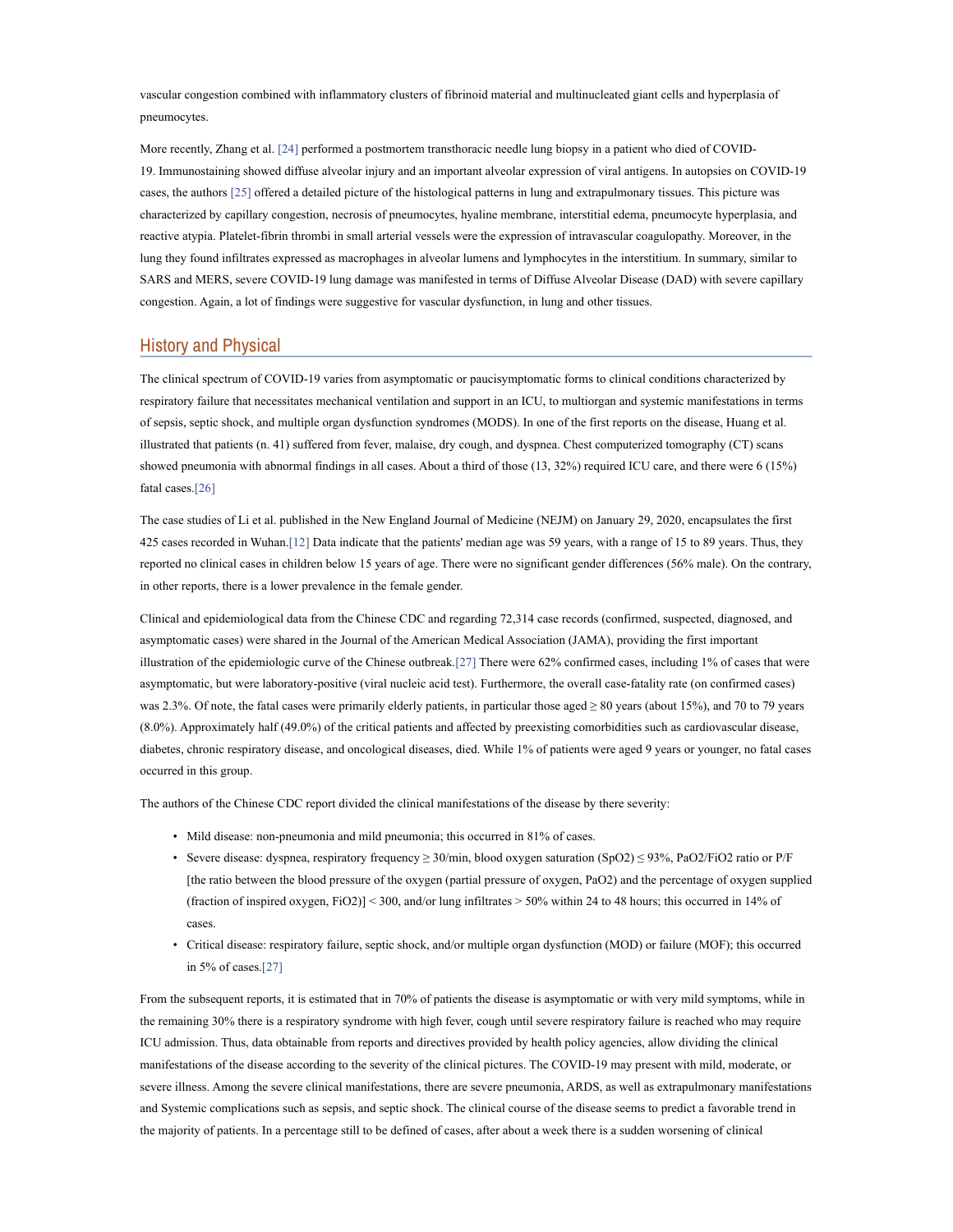conditions with rapidly worsening respiratory failure and MOD/MOF. As a reference, the criteria of the severity of respiratory insufficiency and the diagnostic criteria of sepsis and septic shock can be used.[28]

## Uncomplicated (mild) Illness

These patients usually present with symptoms of an upper respiratory tract viral infection, including mild fever, cough (dry), sore throat, nasal congestion, malaise, headache, muscle pain, or malaise. New loss of taste and/or smell, diarrhea, and vomiting are usually observed. Signs and symptoms of a more serious disease, such as dyspnea, are not present.

## Moderate Pneumonia

Respiratory symptoms such as cough and shortness of breath (or tachypnea in children) are present without signs of severe pneumonia.

#### Severe Pneumonia

Fever is associated with severe dyspnea, respiratory distress, tachypnea (> 30 breaths/min), and hypoxia (SpO2 < 90% on room air). However, the fever symptom must be interpreted carefully as even in severe forms of the disease, it can be moderate or even absent. Cyanosis can occur in children. In this definition, the diagnosis is clinical, and radiologic imaging is used for excluding complications.

#### Acute Respiratory Distress Syndrome (ARDS)

The diagnosis requires clinical and ventilatory criteria. This syndrome is suggestive of a serious new-onset respiratory failure or for worsening of an already identified respiratory picture. Different forms of ARDS are distinguished based on the degree of hypoxia. The reference parameter is the PaO2/FiO2 or P/F ratio:

- Mild ARDS: 200 mmHg < PaO2/FiO2  $\leq$  300 mmHg. In not-ventilated patients or in those managed through non-invasive ventilation (NIV) by using positive end-expiratorypressure (PEEP) or a continuous positive airway pressure (CPAP)  $\geq$  5 cmH2O.
- Moderate ARDS: 100 mmHg < PaO2/FiO2 ≤ 200 mmHg.
- Severe ARDS:  $PaO2/FiO2 \le 100$  mmHg.

When PaO2 is not available, a ratio  $SpO2/FiO2 \leq 315$  is suggestive of ARDS.

Chest imaging utilized includes chest radiograph, CT scan, or lung ultrasound demonstrating bilateral opacities (lung infiltrates > 50%), not fully explained by effusions, lobar, or lung collapse. Although in some cases, the clinical scenario and ventilator data could be suggestive for pulmonary edema, the primary respiratory origin of the edema is proven after the exclusion of cardiac failure or other causes such as fluid overload. Echocardiography can be helpful for this purpose.

### Extrapulmonary Manifestations and Systemic Complications

The involvement of other organs is an important aspect of the disease. For example, an understanding of pathophysiology and mechanisms of kidney damage and AKI is emerging in the context of critical forms of COVID-19, although further research is needed to identify patients at risk of AKI and guide management strategies. The clinical presentation ranges from mild proteinuria (>40% of patients have abnormal proteinuria at hospital admission[29]) to acute progressive renal injury (AKI) which represents a marker of MOD and disease severity and often requires renal replacement therapy (RRT) with the possible use of cytokine removal approaches[30]. Up to 20% of ICU patients with COVID-19 require RRT.[31]

#### Sepsis

According to the International Consensus Definitions for Sepsis and Septic Shock (Sepsis-3), sepsis represents a life-threatening organ dysfunction caused by a dysregulated host response to suspected or proven infection, with organ dysfunction.[32] The clinical pictures of patients with COVID-19 and with sepsis are particularly serious, characterized by a wide range of signs and symptoms of multiorgan involvement. These signs and symptoms include respiratory manifestations such as severe dyspnea and hypoxemia, renal impairment with reduced urine output, tachycardia, altered mental status, and functional alterations of organs expressed as laboratory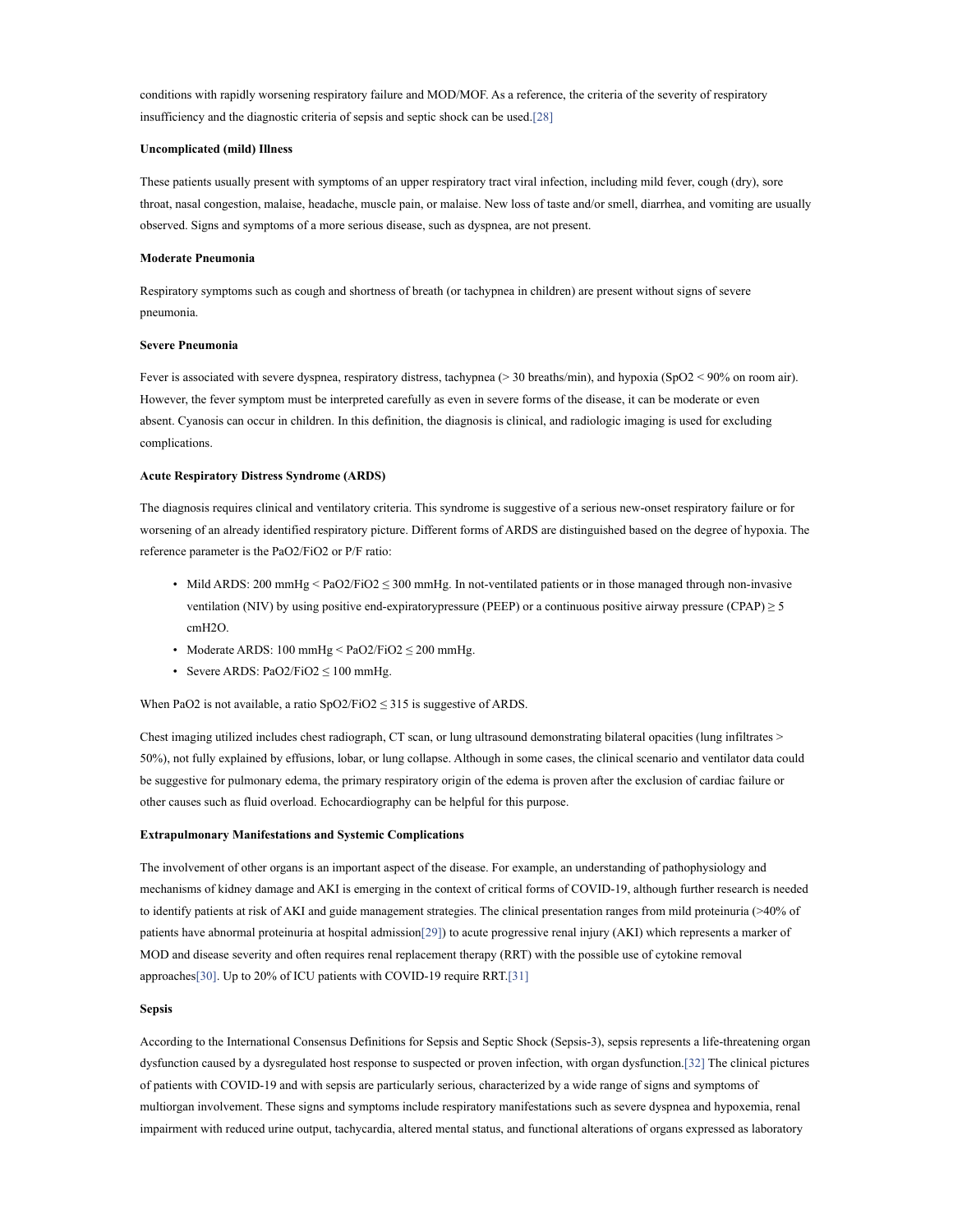data of hyperbilirubinemia, acidosis, high lactate, coagulopathy, and thrombocytopenia. The reference for the evaluation of multiorgan damage and the related prognostic significance is the Sequential Organ Failure Assessment (SOFA) score, which predicts ICU mortality based on lab results and clinical data.[33] A pediatric version of the score has also received validation.[34]

#### Septic Shock

In this scenario, which is associated with increased mortality, circulatory, and cellular/metabolic abnormalities such as serum lactate level greater than 2 mmol/L (18 mg/dL) are present. Because patients usually suffer from persisting hypotension despite volume resuscitation, the administration of vasopressors is required to maintain a mean arterial pressure (MAP)  $\geq$  65 mmHg.

The Peculiar History of this New DiseaseIn some patients, the clinical history of this disease occurs with particular characteristics. It foresees that the patient manifests above all fever, which is not very responsive to antipyretics, and a state of malaise. A dry cough is often associated. After 5-7 days, older patients with already impaired lung function begin to experience shortness of breath and increased respiratory rate. In more fragile patients, however, dyspnea may already appear at the onset of symptoms. On the other hand, in younger subjects and in those who do not have basic respiratory impairments or other comorbidities, dyspnea may appear later. In these patients experiencing worsening inflammatory-induced lung injury, there is a decrease in oxygen saturation (<93%). This seems to be the crucial phase of the disease, from this point onwards, there may be a rapid deterioration of respiratory functions. The scenario is truly incredible because, for patients who are paucisymptomatic and slightly hypoxic, the first therapeutic approach is oxygen therapy. Although this strategy is effective, the worsening of respiratory failure may occur in some patients. With the drive preserved, the next step, according to logic, is the NIV. This therapy has a rapid success by increasing the P/F. In some patients, however, there is a sudden, unexpected worsening of clinical conditions. Patients collapse under the operator's eyes and require rapid intubation and invasive mechanical ventilation. However, after 24-48 hours the patient can have a rapid improvement with an increase in P/F. Operators are therefore tempted to proceed with weaning. But very often, after an initial success, there is a new worsening of respiratory conditions, such as to require a new invasive therapy. Therefore, mechanical ventilation has also been suggested for 1-2 weeks.

## Evaluation

Most countries are utilizing some type of clinical and epidemiologic information to determine who should have testing performed. In the US, criteria have been developed for persons under investigation (PUI) for COVID-19. According to the U.S. CDC, most patients with confirmed COVID-19 have developed fever and/or symptoms of acute respiratory illness (e.g., cough, difficulty breathing). If a person is a PUI, it is recommended that practitioners immediately put in place infection control and prevention measures. Initially, they recommend testing for all other sources of respiratory infection. Additionally, they recommend using epidemiologic factors to assist in decision making. There are epidemiologic factors that assist in the decision on who to test. This includes anyone who has had close contact with a patient with laboratory-confirmed COVID-19 within 14 days of symptom onset or a history of travel from affected geographic areas (presently China, Italy, Iran, Japan, and South Korea) within 14 days of symptom onset.

### Diagnosis

#### Molecular Test

The WHO recommends collecting specimens from both the upper respiratory tract (naso- and oropharyngeal samples) and lower respiratory tract such as expectorated sputum, endotracheal aspirate, or bronchoalveolar lavage. The collection of BAL samples should only be performed in mechanically ventilated patients as lower respiratory tract samples seem to remain positive for a more extended period. The samples require storage at four degrees celsius. In the laboratory, amplification of the genetic material extracted from the saliva or mucus sample is through a reverse polymerase chain reaction (RT-PCR), which involves the synthesis of a double-stranded DNA molecule from an RNA mold. Once the genetic material is sufficient, the search is for those portions of the genetic code of the CoV that are conserved. The probes used are based on the initial gene sequence released by the Shanghai Public Health Clinical Center & School of Public Health, Fudan University, Shanghai, China on Virological.org, and subsequent confirmatory evaluation by additional labs. If the test result is positive, it is recommended that the test is repeated for verification. In patients with confirmed COVID-19 diagnosis, the laboratory evaluation should be repeated to evaluate for viral clearance prior to being released from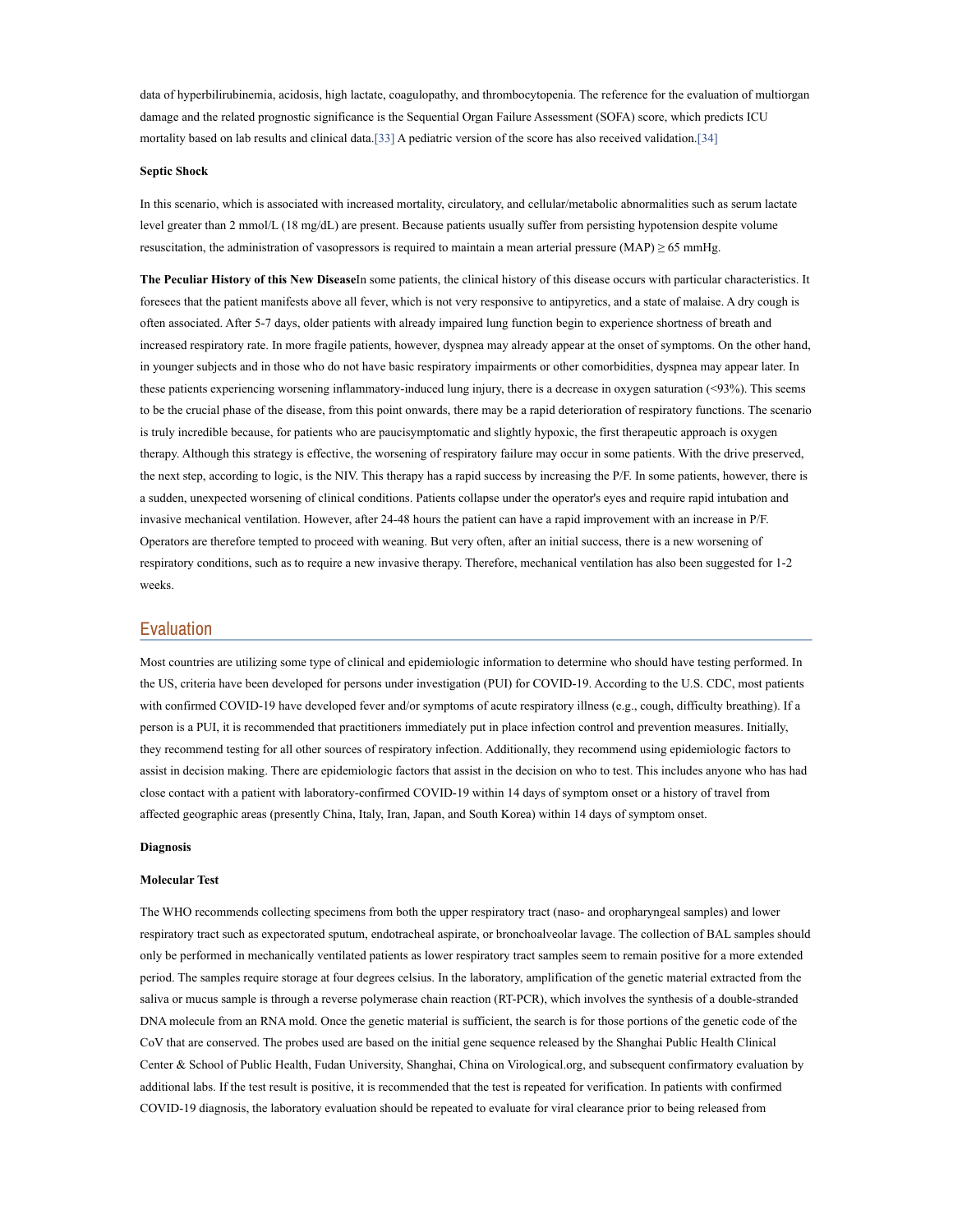observation. The availability of testing will vary based on which country a person lives in with increasing availability occurring nearly daily.

### Serology

Despite the numerous antibody tests designed, to date serologic diagnosis has limitations in both specificity and sensitivity. Again, results from different tests vary. A CDC research on a test developed by the US Vaccine Research Center at the National Institutes of Health is ongoing. Of note, this test seems to have a specificity higher than 99% with a sensitivity of 96%.

Research is providing us with a lot of data on the role of serology. For example, it has been shown that there is no cross-reactivity between autoantibodies collected from serum samples from patients with autoimmune disease and SARS-CoV-2 antibodies. Nevertheless, further research is needed for elucidating several aspects of the matter. In particular:

- If IgG antibodies will provide immunity from future SARS-CoV-2 infection.
- On the protective titer of antibodies.
- On the duration of the protection.

Serologic, however, can have an important role in broad-based surveillance.

### Laboratory Examinations

Concerning laboratory examinations:

- In the early stage of the disease, a normal or decreased total white blood cell count (WBC) and a decreased lymphocyte count can be demonstrated. Interestingly, lymphopenia appears to be a negative prognostic factor.
- Increased values of liver enzymes, lactate dehydrogenase (LDH), muscle enzymes, and C-reactive protein can be detected.
- Unless a bacterial overlap, a normal procalcitonin value is found.
- The elevated neutrophil-to-lymphocyte ratio (NLR), derived NLR ratio (d-NLR) [neutrophil count divided by the result of WBC count minus neutrophil count], and platelet-to-lymphocyte ratio, can be the expression of the inflammatory storm. [35] The correction of these indices is an expression of a favorable trend.
- Increased D-dimer
- In critical patients, D-dimer value is increased, blood lymphocytes decreased persistently, and laboratory alterations of multiorgan imbalance (high amylase, coagulation disorders, etc.) are found.

#### Imaging

### Chest X-ray Examination

Since the disease manifests itself as pneumonia, radiological imaging has a fundamental role in the diagnostic process, management, and follow-up. Standard radiographic examination (X-ray) of the chest has a low sensitivity in identifying early lung changes and in the initial stages of the disease. At this stage, it can be completely negative. In the more advanced stages of infection, the chest X-ray examination generally shows bilateral multifocal alveolar opacities, which tend to confluence up to the complete opacity of the lung. Pleural effusion can be associated.

### Chest Computed Tomography

Given the high sensitivity of the method, chest computed tomography (CT), in particular high-resolution CT (HRCT), is the method of choice in the study of COVID-19 pneumonia, even in the initial stages. Several non-specific HRCT findings and patterns can be found. Most of these findings may also be observed in other lung infections, such as Influenza A (H1N1), CMV, SARS, MERS, streptococcus, and Chlamydia, Mycoplasma. The most common findings are multifocal bilateral "ground or ground glass" (GG) areas associated with consolidation areas with patchy distribution, mainly peripheral/subpleural and with greater involvement of the posterior regions and lower lobes. The "crazy paving" pattern can be also observed. This latter finding is characterized by the presence of GG areas with superimposed interlobular septal thickening and intralobular septal thickening. It is a non-specific finding that can be detected in different conditions. Other findings are the "reversed halo sign" which is a focal area of GG delimited by a peripheral ring with consolidation, and the finding of cavitations, calcifications, lymphadenopathies, and pleural effusion.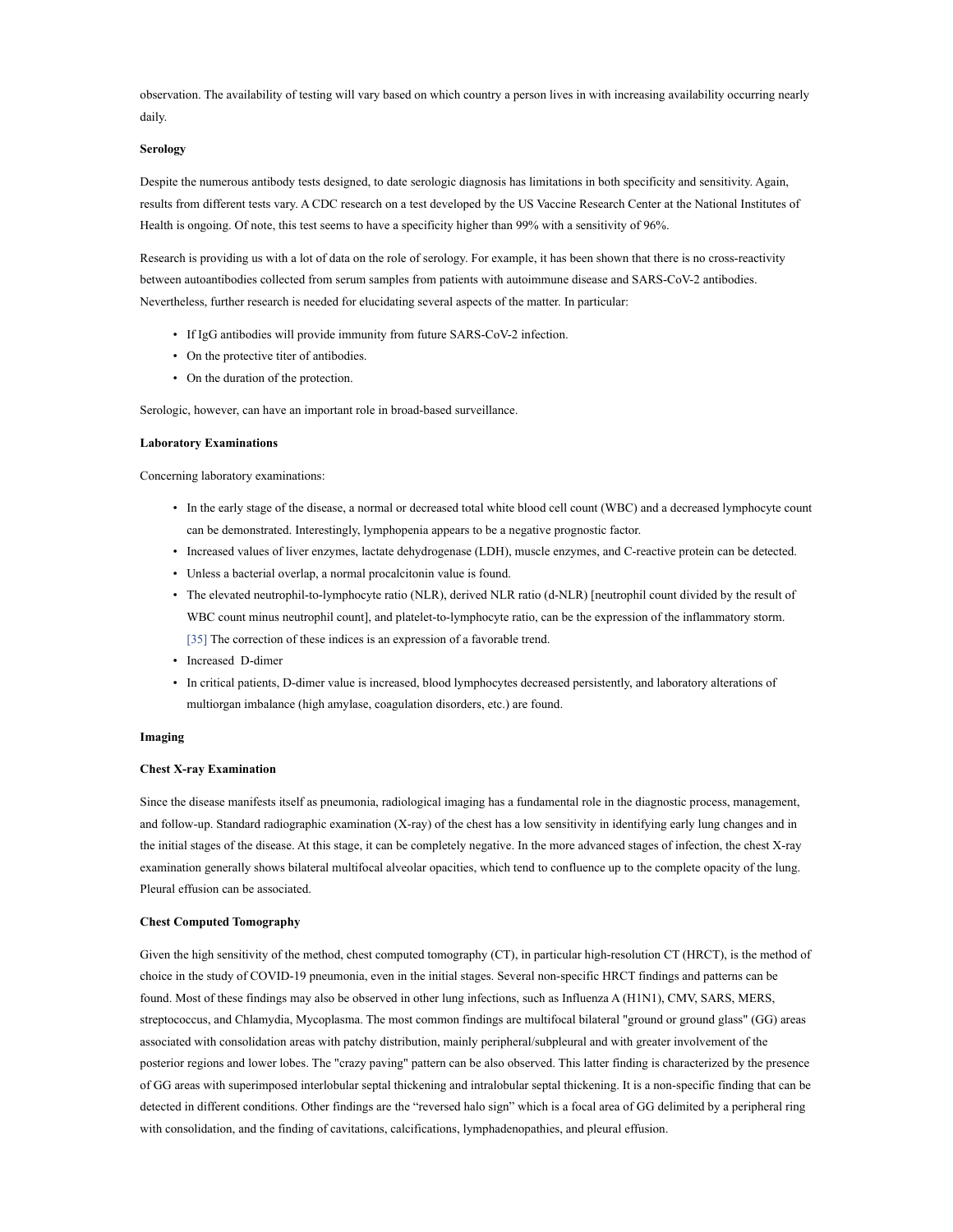### Lung Ultrasound

Ultrasound can allow evaluating the evolution of the disease, from a focal interstitial pattern up to "white lung" with evidence often of subpleural consolidations.It should be performed within the first 24 hours in the suspect and every 24/48 hours and can be useful for patient follow-up, choice of the setting of mechanical ventilation, and for the indication of prone positioning.The main sonographic features are:

- Pleural lines often thickened, irregular, and discontinuous until it almost appears discontinuous; subpleural lesions can be seen as small patchy consolidations or nodules.
- B lines. They are often motionless, coalescent, and cascade and can flow up to the square of "White lung".
- Thickenings. They are most evident in the posterior and bilateral fields especially in the lower fields; the dynamic air bronchogram within the consolidation is a manifestation of disease evolution.
- Perilesional pleural effusion

In summary, during the course of the disease, it is possible to identify the first phase with focal areas of fixed B lines, a phase of numerical increase of the lines B up to the white lung with small subpleural thickenings, and further progress until evidence of posterior consolidations.

## Treatment / Management

There is no specific antiviral treatment recommended for COVID-19, and no vaccine is currently available. The treatment is symptomatic, and oxygen therapy represents the first step for addressing respiratory impairment. Non-invasive (NIV) and invasive mechanical ventilation (IMV) may be necessary in cases of respiratory failure refractory to oxygen therapy. Again, intensive care is needed to deal with complicated forms of the disease.

Concerning ARDS treatment, accumulating knowledge on the pathophysiology of lung damage, have gradually induced clinicians to review strategies for dealing with respiratory failure. As Gattinoni et al. suggested, COVID-19-induced ARDS (CARDS) is not a "Typical" ARDS.[36] This aspect of the disease is of fundamental importance and has probably negatively affected the therapeutic approach in the early stages of the pandemic. Indeed, despite at beginning of the pandemic, early IMV was postulated as the better strategy for addressing CARDS, in COVID-19 pneumonia the typical ARDS respiratory mechanics featuring reduced lung compliance (i.e., ability to stretch and expand lungs) cannot be found. On the contrary, in CARDS, good pulmonary compliance can be demonstrated. As a consequence, and in contrast to what was initially believed, NIV can have a key role in CARDS therapy.

#### O2 Fast Challenge

In a patient with a SpO2 < 93-94% (< 88-90% if COPD) or a respiratory rate > 28-30 / min, or dyspnoea, the administration of oxygen by a 40% Venturi mask must be performed. After a 5 to 10 minutes reassessment, if the clinical and instrumental picture has improved the patient continues the treatment and undergoes a re-evaluation within 6 hours. In case of failure improvement, or new worsening, the patient undergoes a non-invasive treatment, if not contraindicated.

#### HFNO and Non-invasive Ventilation

In regards to HFNO or NIV, the experts' panel, points out that these approaches performed by systems with good interface fitting do not create widespread dispersion of exhaled air, and their use can be considered at low risk of airborne transmission.[37]

## **HFNO**

Because this procedure has a greater risk of aerosolization, it should be used in negative pressure rooms.

Suggested ways to manage HFNO:

- Indication: when it is difficult to maintain SpO2 > 92% and/or not improved dyspnoea through standard oxygen.
- Setting: 30-40 L / min and FiO2 50-60%; adjust according to clinical response.
- Switch to NIV if the symptomatology is not improved after 1 hour with flow  $> 50$  L/min and FiO2 $> 70\%$ .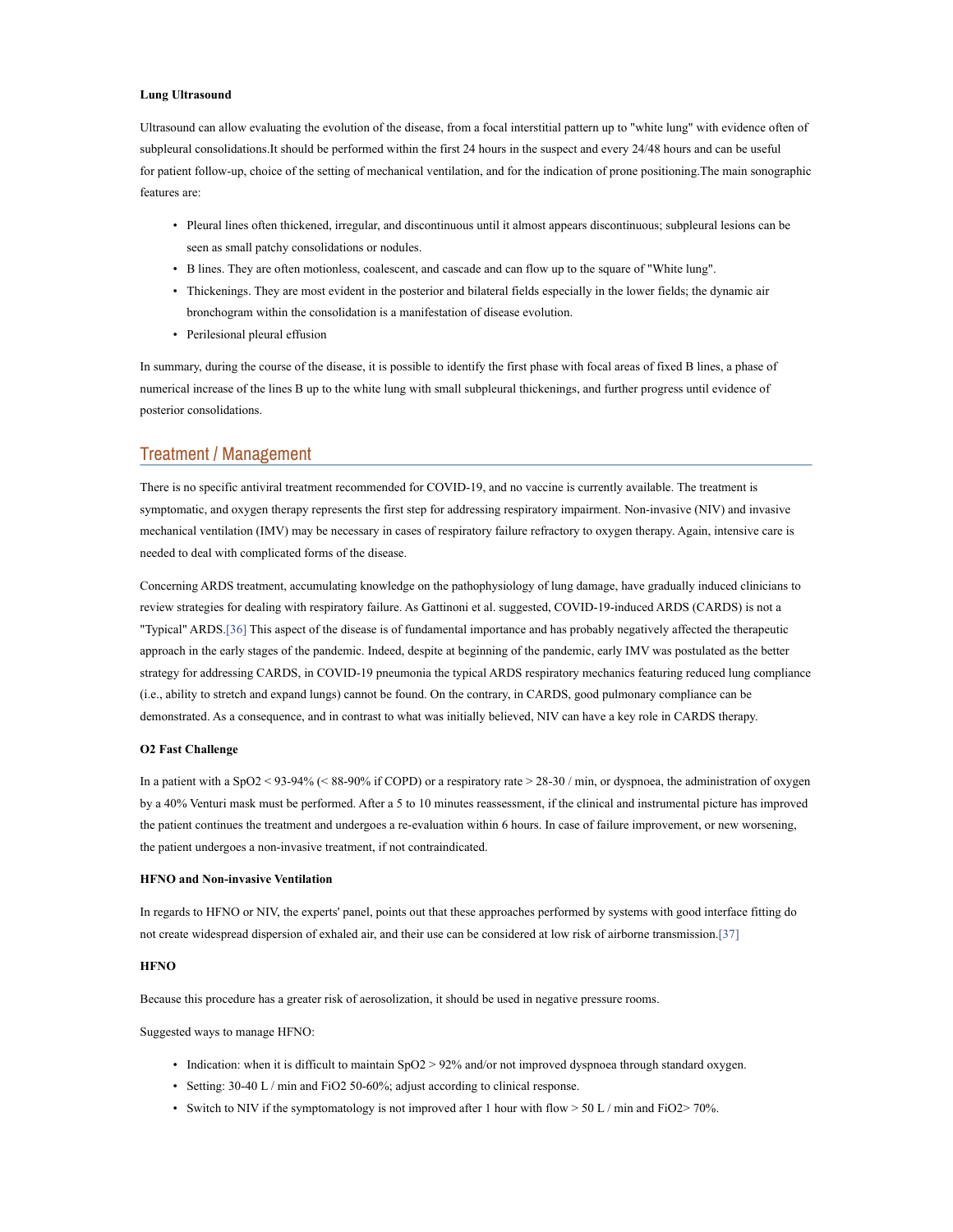- HFNO can also be used for CPAP breaks (between CPAP cycles) and for assisted fibreoptic tracheal intubation in critically ill patients.[38]
- Contraindication to HFNO: hypercapnic patient.

Non-invasive ventilation and Continuous Positive Airway Pressure

NIV/CPAP has a key role in managing COVID-19-associated respiratory failure.

Suggested ways for performing NIV/CPAP:

- Interface: Helmet is preferred for minimizing the risk of aerosolization. In the case of NIV with face mask (full-face or oronasal), the use of expiratory valve integrated and non-tubes with exhalation port, and insert an antimicrobial filter on the expiratory valve is recommended.
- Setting:
	- Continuous Positive Airway Pressure (CPAP): start with 8-10 cmH2O and FiO2 60%
	- NIV (e.g., Pressure support ventilation, PSV): start with PEEP 5 cmH2O checking the tolerance of the patient and bring to 8-10 cmH2O, FiO2 60%, PS 8-10 cmH2O
- Management: do not make any changes in the first 24 hours; after at least 4-6 hours, if stabilized, detach for max 1 hour and allow the intake of small quantities of fluids; during the night, NIV continuously

### Intubation and Protective Mechanical Ventilation

Special precautions are necessary during intubation. The procedure should be executed by an expert operator who uses personal protective equipment (PPE) such as FFP3 or N95 mask, protective goggles, disposable gown long sleeve raincoat, disposable double socks, and gloves. If possible, rapid sequence intubation (RSI) should be performed. Preoxygenation (100% O2 for 5 minutes) should be performed via the continuous positive airway pressure (CPAP) method. Heat and moisture exchanger (HME) must be positioned between the mask and the circuit of the fan or between the mask and the ventilation balloon.

Lung-protective ventilation. Mechanical ventilation should be with lower tidal volumes (4 to 6 ml/kg predicted body weight, PBW) and lower inspiratory pressures, reaching a plateau pressure (Pplat) < 28 to 30 cm H2O. PEEP must be as high as possible to maintain the driving pressure (Pplat-PEEP) as low as possible (< 14 cmH2O). Moreover, disconnections from the ventilator must be avoided for preventing loss of PEEP and atelectasis. Finally, the use of paralytics is not recommended unless PaO2/FiO2 < 150 mmHg. The prone ventilation for > 12 hours per day, and the use of a conservative fluid management strategy for ARDS patients without tissue hypoperfusion (strong recommendation) are emphasized. Lung-protective ventilation can also reduce the risk of new or worsening AKI by preventing ventilator-induced hemodynamic effects.

### Other Therapies

#### **Corticosteroids**

Among other therapeutic strategies, although systemic corticosteroids for the treatment of viral pneumonia or acute respiratory distress syndrome (ARDS) were not recommended, in severe CARDS these drugs are usually used (e.g., methylprednisolone 1 mg/Kg/day). Of note, a recent large-size RCT (the RECOVERY trial) demonstrated that dexamethasone reduces deaths by one-third among critically ill COVID-19 patients. In the intervention group, 2,100 patients received dexamethasone (6 mg/day for 10 days) whereas in the control group patients  $(n=4,300)$  received standard care for the disease.[39]

### Antiviral Agents

Although no antiviral treatments have been approved, several approaches have been proposed such as lopinavir/ritonavir (400/100 mg orally every 12 hours)[40]. Nevertheless, a recent randomized, controlled, open-label trial demonstrated no benefit with lopinavir/ritonavir treatment compared to standard care.[41] Preclinical studies suggested that remdesivir (GS5734) — an inhibitor of RNA polymerase with in vitro activity against multiple RNA viruses, including Ebola — could be effective for both prophylaxis and therapy of HCoVs infections.[42] This drug was positively tested in a rhesus macaque model of MERS-CoV infection[43] and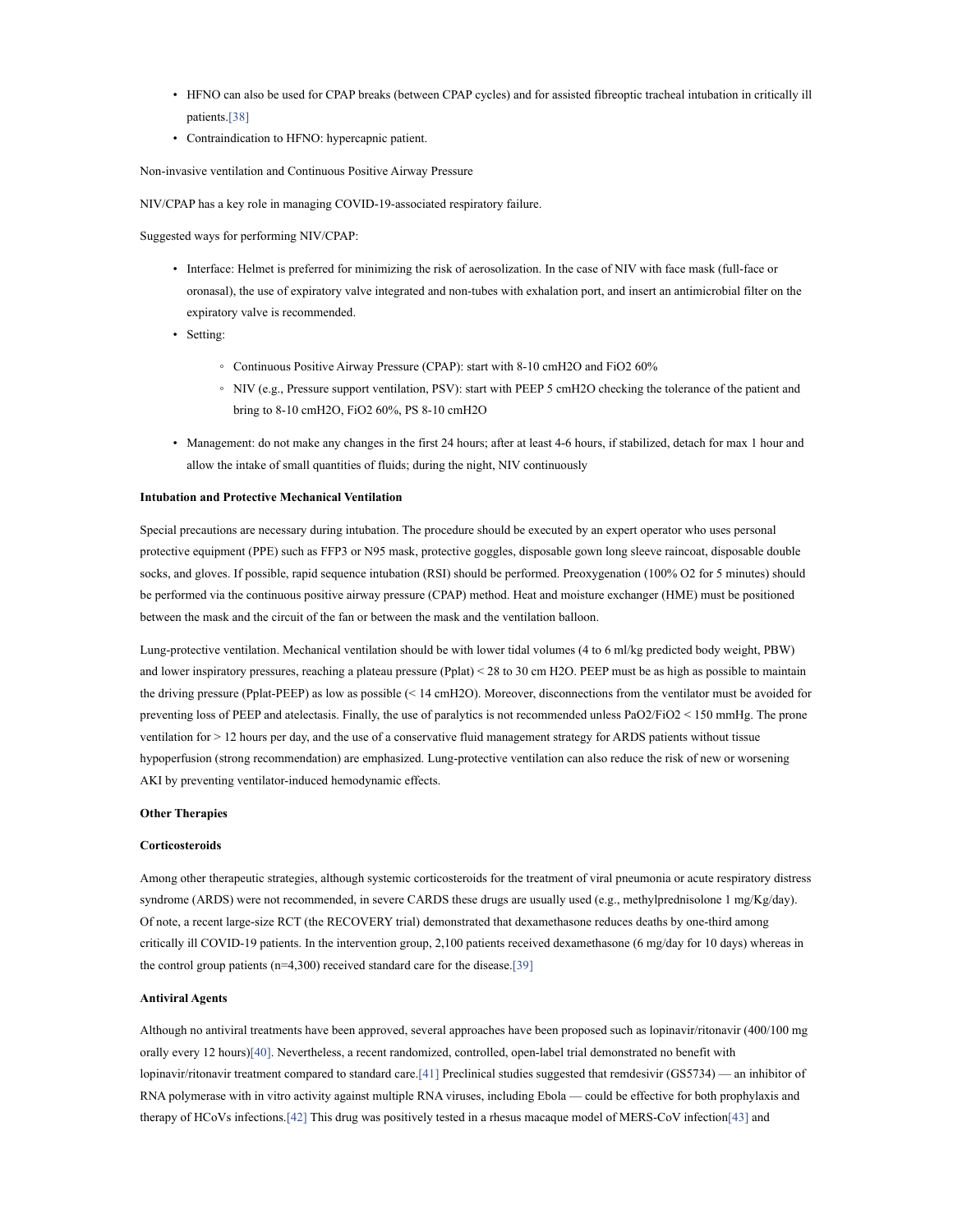recently in macaques infected with SARS-CoV-2[44]. Alpha-interferon (e.g., 5 million units by aerosol inhalation twice per day) was also used.

Several anti-flu drugs such as oseltamivir have been used for the treatment of COVID-19 patients[45]. Another anti-flu medication, favipiravir demonstrated a certain efficacy against SARS-CoV-2 in vitro. Again, a retrospective investigation showed that the broadspectrum antiviral arbidol can improve the discharging rate and decrease the mortality rate of COVID-19 patients.[46]

#### Antiviral/Immunomodulatory Drugs

Chloroquine (500 mg every 12 hours), and hydroxychloroquine (200 mg every 12 hours) were proposed as immunomodulatory therapy. Of note, in a non-randomized trial, Gautret et al.[47] showed that hydroxychloroquine was significantly associated with viral load reduction until viral disappearance and this effect was enhanced by the macrolides azithromycin. In vitro and in vivo studies, indeed, have shown that macrolides may mitigate inflammation and modulate the immune system. In particular, these drugs may induce the downregulation of the adhesion molecules of the cell surface, reducing the production of proinflammatory cytokines, stimulating phagocytosis by alveolar macrophages, and inhibiting the activation and mobilization of neutrophils.[48] However, further studies are needed for recommending the use of azithromycin, alone or associated with other drugs such as hydroxychloroquine, outside of any bacterial overlaps. Again, attention must be paid with the concomitant use of hydroxychloroquine with azithromycin as the association can lead to a higher risk of QT interval prolongation and cardiac arrhythmias.[49] Chloroquine can also induce QT prolongation.

#### Serotherapy

Antibodies taken from the blood of healed individuals represent a therapeutic option currently under study. It is calculated that the dose of antibodies necessary for the treatment of a single patient with SARS-CoV-2, requires the removal of antibodies carried out by at least three patients recovered from the SARS-CoV-2 infection. A clinical trial has been launched (June 11, 2020) for investigating an antibody cocktail for the prevention and treatment of COVID-19.

#### Anticoagulant

Because COVID-19 patients have a higher incidence of venous thromboembolism and anticoagulant therapy is associated with reduced ICU mortality, it is suggested that patients should receive thromboprophylaxis. Moreover, in the case of known thrombophilia or thrombosis, full therapeutic-intensity anticoagulation (e.g., enoxaparin 1 mg/kg twice daily) is indicated.[50]

#### Inflammation Inhibitors

In Italy, a great investigation led by the Istituto Nazionale Tumori, Fondazione Pascale di Napoli is focused on the use of tocilizumab in addition to standard therapies. It is a humanized IgG1 monoclonal antibody, directed against the IL-6 receptor and commonly used in the treatment of rheumatoid arthritis, juvenile arthritis, giant cell arthritis, Castleman's syndrome, and for managing toxicity due to immune checkpoint inhibitors. Moreover, in the US, a Phase 2/3, randomized, double-blind, placebo-controlled study on sarilumab that is another anti-IL-6 receptor antibody, is ongoing.[51] Other similar strategies have been tested. Anakinra is a recombinant IL-1 receptor antagonist used to treat autoinflammatory disorders such as adult-onset Still's disease, systemic-onset juvenile idiopathic arthritis, and familial Mediterranean fever. The authors of a retrospective analysis showed that in patients with moderate-to-severe ARDS, and hyperinflammation (C-reactive protein ≥100 mg/L, ferritin ≥900 ng/mL, or both), the use of anakinra induced clinical improvement in 72% of patients[52].

Targeting excessive host inflammation can be also addressed in another way. Acalabrutinib is a selective Bruton tyrosine kinase inhibitor, which regulates macrophage signaling and activation. Roschewski et al.[53] tested this agent on 19 patients hospitalized with severe COVID-19 in a prospective off-label clinical study. The proved that the treatment improved oxygenation in a majority of patients, ameliorating measures of inflammation such as C-reactive protein and IL-6.

### Other Therapies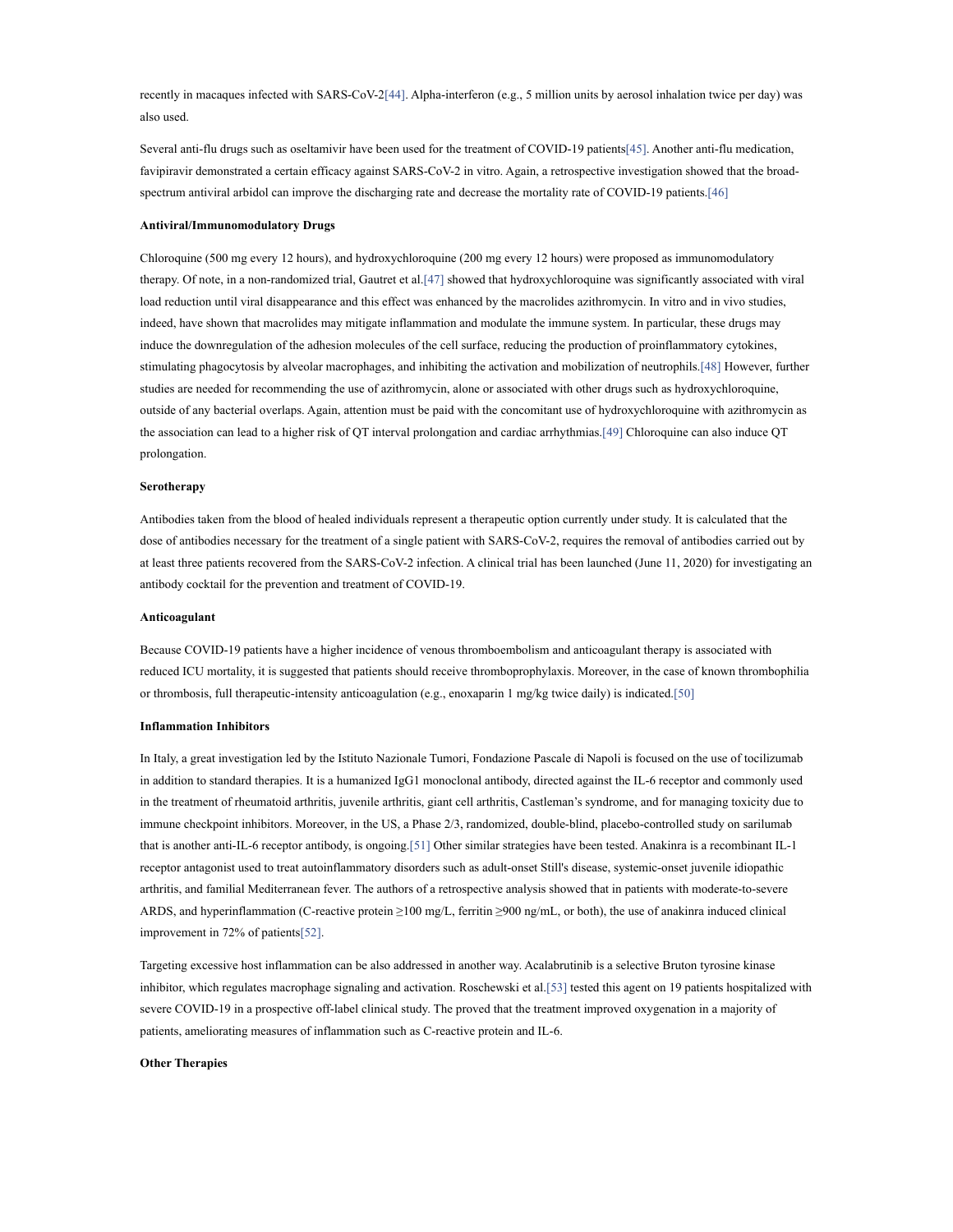When the disease results in complex clinical pictures of MOD, organ function support in addition to respiratory support, is mandatory. Extracorporeal membrane oxygenation (ECMO) for patients with refractory hypoxemia despite lung-protective ventilation should merit consideration after a case-by-case analysis. It can be suggested for those with poor results to prone position ventilation.

Unselective or inappropriate administration of antibiotics should be avoided, although some centers recommend it.

## Prevention

Preventive measures are the current strategy to limit the spread of cases. Because an epidemic will increase as long as R0 is greater than 1 (COVID-19 is 2.2), control measures must focus on reducing the value to less than 1.

Preventive strategies are focused on the isolation of patients and careful infection control, including appropriate measures to be adopted during the diagnosis and the provision of clinical care to an infected patient. For instance, droplet, contact, and airborne precautions should be adopted during specimen collection, and sputum induction should be avoided.

The WHO and other organizations have issued the following general recommendations:

- Avoid close contact with subjects suffering from acute respiratory infections.
- Wash your hands frequently, especially after contact with infected people or their environment.
- Avoid unprotected contact with farm or wild animals.
- People with symptoms of acute airway infection should keep their distance, cover coughs or sneezes with disposable tissues or clothes and wash their hands.
- Strengthen, in particular, in emergency medicine departments, the application of strict hygiene measures for the prevention and control of infections.
- Individuals that are immunocompromised should avoid public gatherings.

The most important strategy is to frequently wash the hands and use portable hand sanitizer and avoid contact with their face and mouth after interacting with a possibly contaminated environment.

Isolation and contact tracing alone represent insufficient measures to control the spread of the disease. Nevertheless, their efficacy increases with the distancing. To this regard, a modeling study with data from over 40,000 participants in the UK, demonstrated that the combination of isolation and contact tracing with physical distancing measures can be effective for reducing the accounting of cases that would need to self-isolate and of contacts that would need to be traced, controlling in turn, the disease transmission. [54]

Healthcare workers caring for infected individuals should utilize contact and airborne precautions to include PPE such as N95 or FFP3 masks, eye protection, gowns, and gloves to prevent transmission of the pathogen.

#### The Vaccine

Meanwhile, scientific research is growing to develop a Sars-CoV-2 vaccine. There are more than 100 candidate vaccines in development worldwide, of those 8-10 under clinical investigation. In this 'vaccine gaming', Chinese researchers appear to be ahead, having completed a phase I investigation. Nevertheless, several studies are ongoing, especially in the US, and the UK.

#### First-in-Human Trial

The results of a phase I clinical trial carried out in a single center in Wuhan (China), designed to evaluate the safety, reactogenicity and immunogenicity of a recombinant adenovirus type-5 (Ad5) vectored COVID-19 vaccine expressing the spike glycoprotein have been published. Between 16 and 27 March 2020, 108 healthy adults aged 18-60 years were consecutively enrolled and assigned to one of the three study groups according to the dose of vaccine administered (intramuscular injection). The primary outcome was the evaluation of adverse events in the 7 days following vaccination. Safety was assessed over 28 days after vaccination. The specific antibodies were measured with the enzyme-linked immunosorbent assay (ELISA) method. Of the 108 enrolled subjects, 36 received a low dose, 36 a medium dose, and 36 a high dose of vaccine. Among participants, 87 (81%) reported at least one adverse reaction within the first 7 days of vaccination: 30 (83%) in the low-dose group, 30 (83%) in the medium-dose group and 27 (75%) in the lowdose group high dose group, with no significant difference in the overall number of adverse reactions between groups. The most common injection-site adverse reaction was pain, while the most commonly reported systemic adverse reactions were fever, fatigue,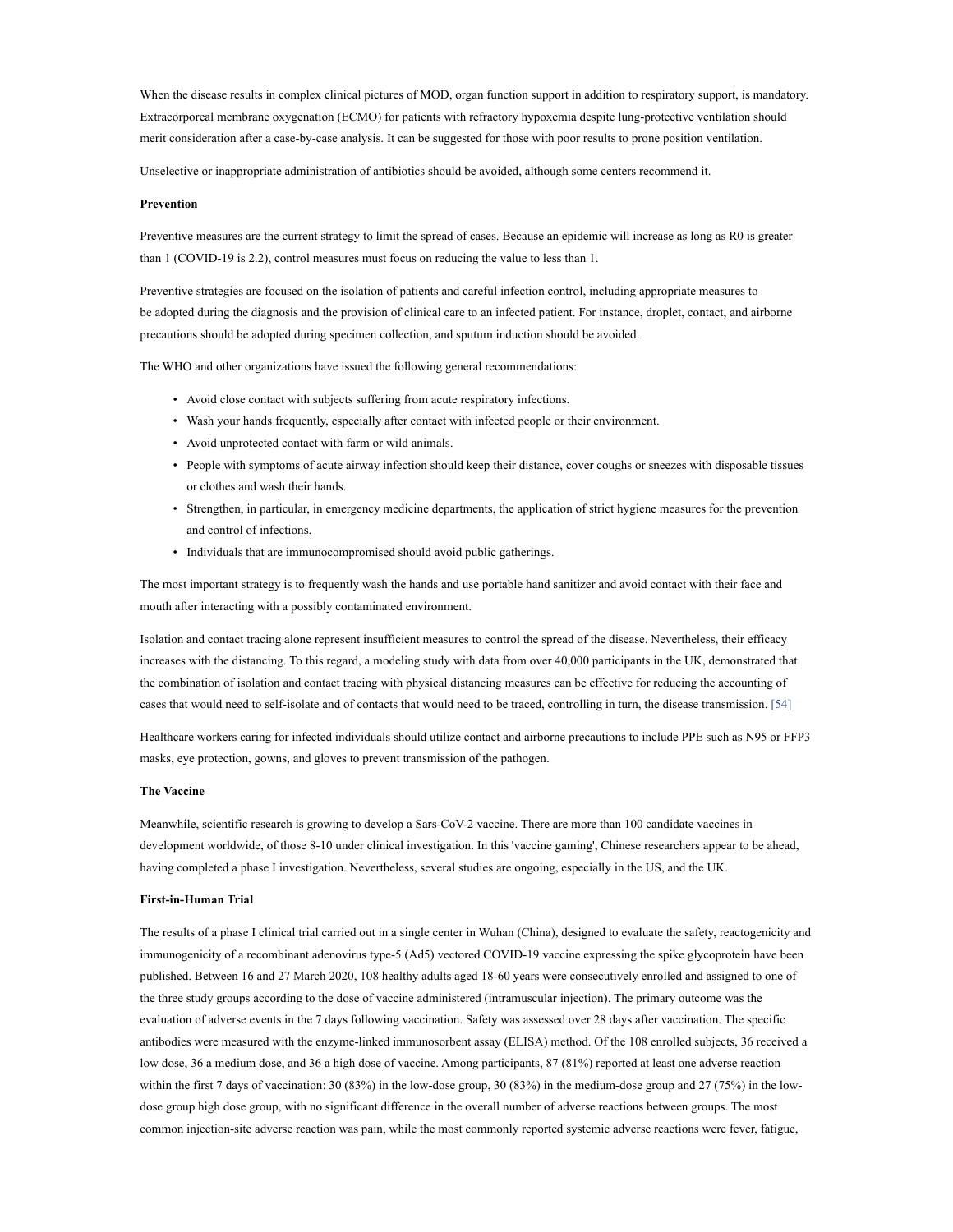headache, and muscle pain. No serious adverse events were reported within 28 days. On the 7th day after vaccination, 9 participants (8%) had a mild to moderate increase in total bilirubin, 10 (9%) an increase in alanine aminotransferase, and 4 (4%) fasting hyperglycemia, but no cases were considered clinically significant. The specific antibody responses against SARS-CoV-2 peaked 28 days after the administration of the vaccine dose and the specific immune response of T lymphocytes was evident from the 14th day. The phase II trial (NCT04341389) currently ongoing will provide additional information on the safety and immunogenicity of this vaccine[55].

#### Other Ongoing Investigations

A Chinese phase II, randomized, double-blinded, placebo-controlled clinical trial was designed to evaluate the immunogenicity and safety of Ad5-CoV which encodes for a full-length spike protein of SARS-CoV-2. the estimated study completion date is January 31, 2021 (NCT04341389). In the US, a company study is aimed at evaluating the safety, tolerability, immunogenicity, and potential efficacy of up to 4 different SARS-CoV-2 RNA vaccine candidates against COVID-19. The spike sequence is included in two of the candidate vaccines, while the other two include the RBD. This Phase 1/2, randomized, placebo-controlled, observer-blind, dosefinding, study will end in March 2023 (NCT04368728). Another Phase I study was designed to assess the safety, tolerability, and immunological profile of a vaccine administered by intradermal injection followed by electroporation which is a technique used to facilitate the passage of drugs into the cell membrane, through the use of a specific device (NCT04336410). A study promoted by the National Institute of Allergy and Infectious Diseases (NIAID) divides the participants into three parallel arms based on the dose of a lipid nanoparticle (LNP)-encapsulated mRNA-based vaccine that encodes for the spike protein of SARS-CoV-2 (mRNA-1273). It is administered through an intramuscular injection on day 1 and day 29 and the subjects will be followed in follow-up for a period of 12 months after the second administration. The study completion date is scheduled for June 1, 2021 (NCT04283461).

# Differential Diagnosis

The symptoms of the early stages of the disease are nonspecific. Differential diagnosis should include the possibility of a wide range of infectious and non-infectious (e.g., vasculitis, dermatomyositis) common respiratory disorders.

- Adenovirus
- Influenza
- Human metapneumovirus (HmPV)
- Parainfluenza
- Respiratory syncytial virus (RSV)
- Rhinovirus (common cold)

For suspected cases, rapid antigen detection, and other investigations should be adopted for evaluating common respiratory pathogens and non-infectious conditions.The Mayo Clinic proposed a COVID-19 self-assessment tool designed for establishing a potential candidate for a COVID-19 diagnostic test (https://www.mayoclinic.org/covid-19-self-assessment-tool).

# Pertinent Studies and Ongoing Trials

Multiple studies globally are investigating the use of remdesivir, a broad-spectrum antiviral as well as immunomodulation strategies such as the IL-6-targeting therapies tocilizumab [NCT04317092], sarilumab [NCT04315298]

## Prognosis

Preliminary data suggests the reported death rate ranges from 1% to 2% depending on the study and country. The majority of the fatalities have occurred in patients over 50 years of age. Young children appear to be mildly infected but may serve as a vector for additional transmission.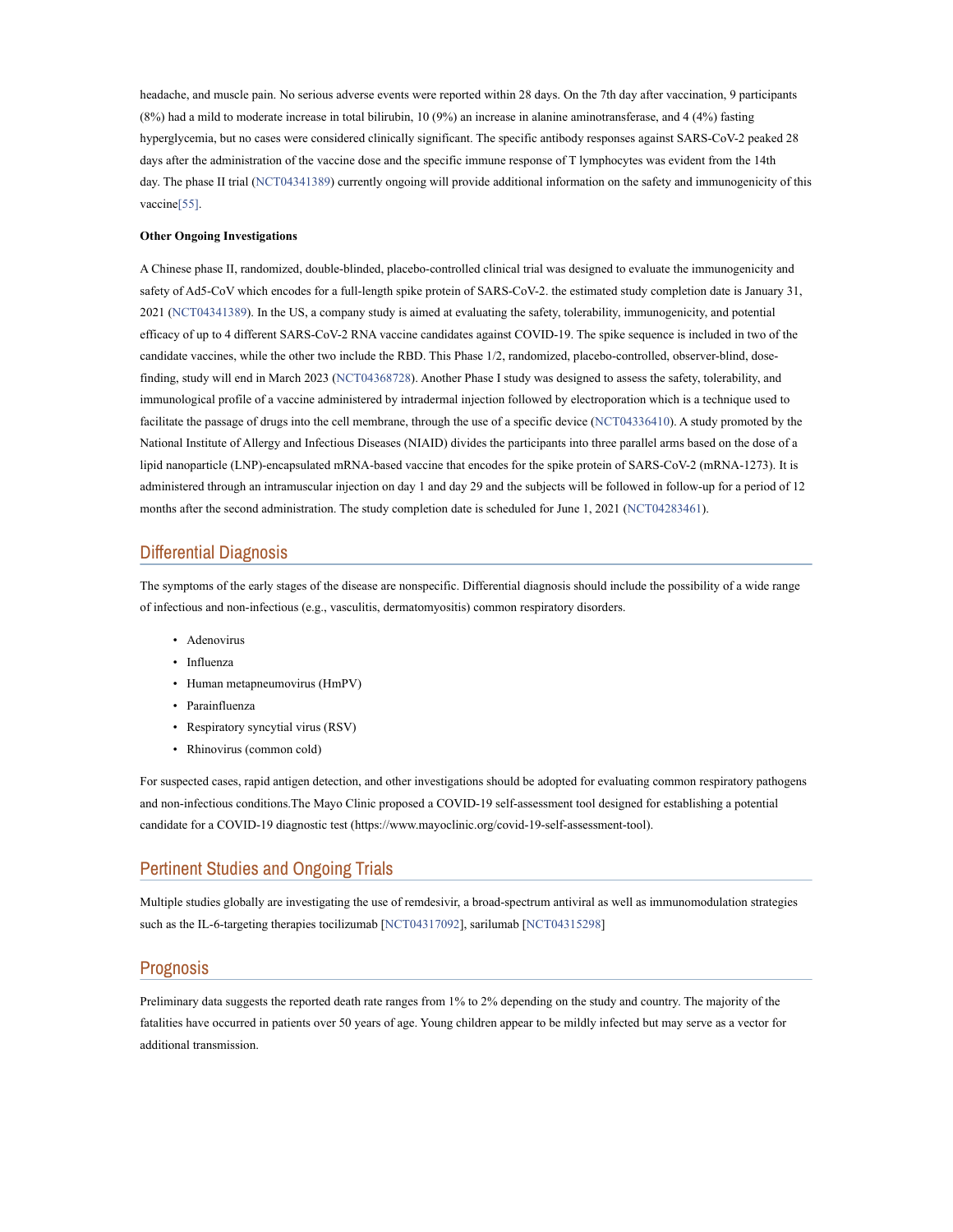# **Complications**

Long term complications among survivors of infection with SARS-CoV-2 having clinically significant COVID-19 disease are not yet available. The mortality rates for cases globally remain between 1% to 2%. Follow-up studies will clarify the extent of the sequelae on organ functions, such as respiratory, renal, cardiovascular, as well as psychological/psychiatric, and related to chronic pain problems [56].

## Deterrence and Patient Education

Patients and families should receive instruction to:

- Maintaining good social distance is mandatory for preventing the spread of the disease.
- Strict personal hygiene measures (hands wash) are necessary for the prevention and control of this infection.
- Avoid close contact with subjects suffering from acute respiratory infections.
- People with symptoms of acute airway infection should keep their distance, cover coughs or sneezes with disposable tissues or clothes, and wash their hands.
- Immunocompromised patients should avoid public exposure and public gatherings. If an immunocompromised individual must be in a closed space with multiple individuals present, such as a meeting in a small room; masks, gloves, and personal hygiene with antiseptic soap should be undertaken by those in close contact with the individual. In addition, prior room cleaning with antiseptic agents should be undertaken and performed before exposure. However, considering the danger involved to these individuals, exposure should be avoided unless a meeting, group event, etc. is a true emergency.

# Pearls and Other Issues

The following pearls have been provided by health professionals in Italy, the UK, and the U.S. and are based on anecdotal experience.

- The disease is not a 'typical' adult respiratory distress syndrome (ARDS).
- Microvascular thrombosis in the pulmonary circulation can lead to an increased dead space. Early pulmonary fibrosis following the disease has been reported from Italy. This could be oxygen-related or inflammation-related. Pulmonary thrombosis has been associated with wedge-shaped infarcts in the lungs on imaging, without the evidence of deep vein thrombosis.
- In both NIV and MIV, prone positioning of the patient can be essential and should be done early. This procedure should be done more than once a day. Keep a lower threshold for proning even if the usual threshold is a PF ratio of 130. The benefit of proning lasts less than 4 hours in the early phase, but as the disease advances into ARDS, the beneficial effects become longlasting. Prone positioning in MIV should be followed by HNFO or NIV (preferably in the prone position) if the saturation is not maintained. There should be a low threshold for intubation if NIV fails for more than an hour.
- Many centers use inhaled nitric oxide and prostacyclin with good effect. Tachyphylaxis with nitric oxide is usually seen after 4-5 days.
- Maintain euvolemia. There is a high risk of acute kidney injury with hypovolemia.
- Extubation should be delayed more than usual, especially if the inflammatory markers are remaining high. Always perform a leak test before extubation.

# Enhancing Healthcare Team Outcomes

Since the first outbreak of coronavirus (COVID-19) in Wuhan, China, the disease is spreading worldwide. Individuals at the extreme of ages and those that are immunocompromised are at the most significant risk. All health care workers should understand the presentation of the disease, workup, and supportive care. Further, health professionals should be aware of the precautions necessary to avoid the contraction and spread of the disease. [Level 5]

# Continuing Education / Review Questions

• Access free multiple choice questions on this topic.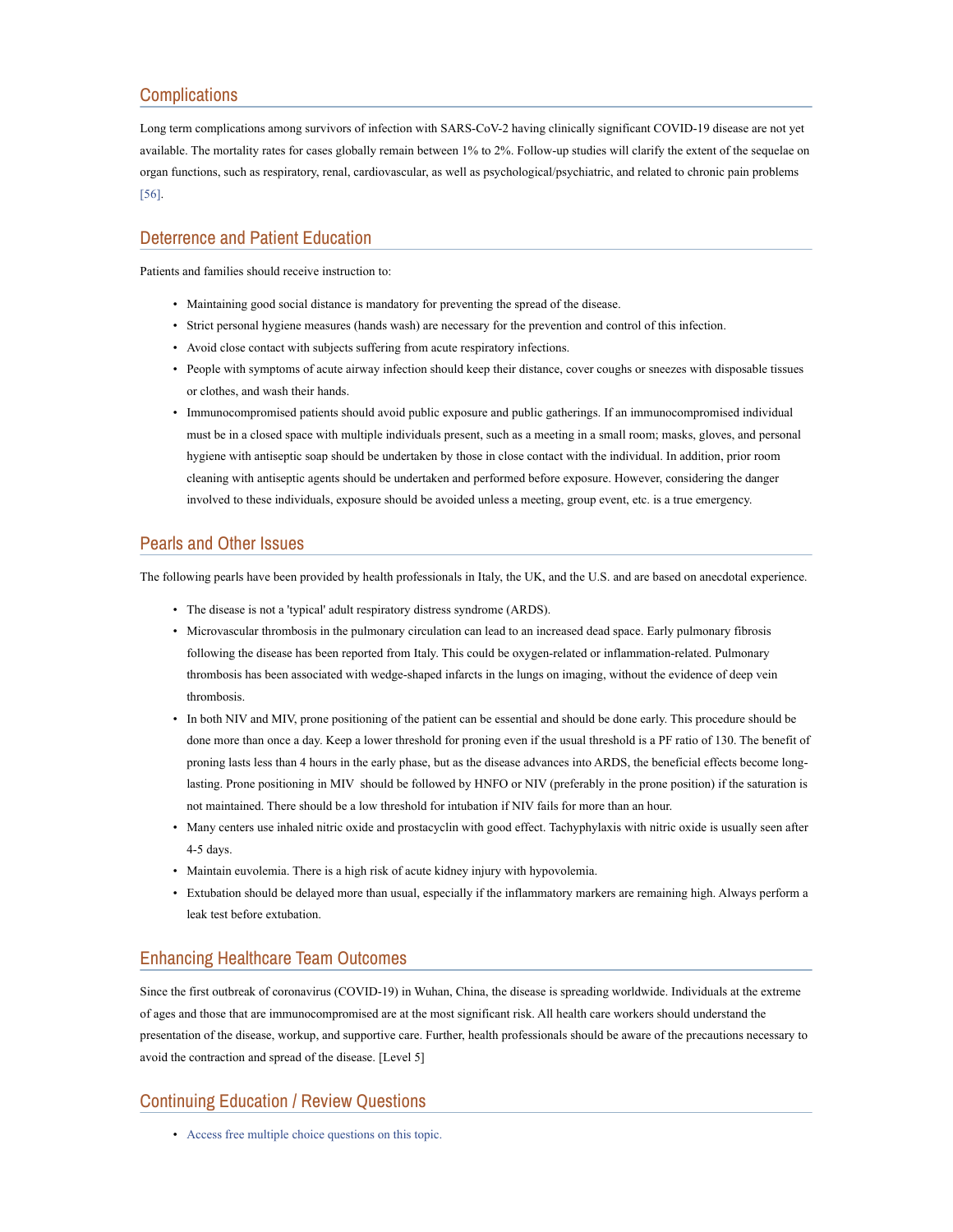- Access free CME on this topic.
- Comment on this article.



## Figure

Covid 19, Corona Replication. Contributed by Rohan Bir Singh, MD



Figure

Clinical Presentation of Patients with CoVID-19. Contributed by Rohan Bir Singh, MD; Made with Biorender.com



# Figure

SARS- CoV 2 Structure. Contributed by Rohan Bir Singh, MD; Made with Biorender.com



Transmission Cycle of SARS CoV 2. Contributed by Rohan Bir Singh, MD; Made with Biorender.com



## Figure

Single-stranded RNA genome of SARS-CoV2. Contributed by Rohan Bir Singh, MD; Made with Biorender.com

# References

- 1. Hui DSC, Zumla A. Severe Acute Respiratory Syndrome: Historical, Epidemiologic, and Clinical Features. Infect Dis Clin North Am. 2019 Dec;33(4):869-889. [PMC free article: PMC7127569] [PubMed: 31668196]
- 2. Azhar EI, Hui DSC, Memish ZA, Drosten C, Zumla A. The Middle East Respiratory Syndrome (MERS). Infect Dis Clin North Am. 2019 Dec;33(4):891-905. [PMC free article: PMC7127753] [PubMed: 31668197]
- 3. Perlman S, Netland J. Coronaviruses post-SARS: update on replication and pathogenesis. Nat Rev Microbiol. 2009 Jun;7(6):439- 50. [PMC free article: PMC2830095] [PubMed: 19430490]
- 4. Flaxman S, Mishra S, Gandy A, Unwin HJT, Mellan TA, Coupland H, Whittaker C, Zhu H, Berah T, Eaton JW, Monod M, Imperial College COVID-19 Response Team. Ghani AC, Donnelly CA, Riley S, Vollmer MAC, Ferguson NM, Okell LC, Bhatt S. Estimating the effects of non-pharmaceutical interventions on COVID-19 in Europe. Nature. 2020 Aug;584(7820):257-261. [PubMed: 32512579]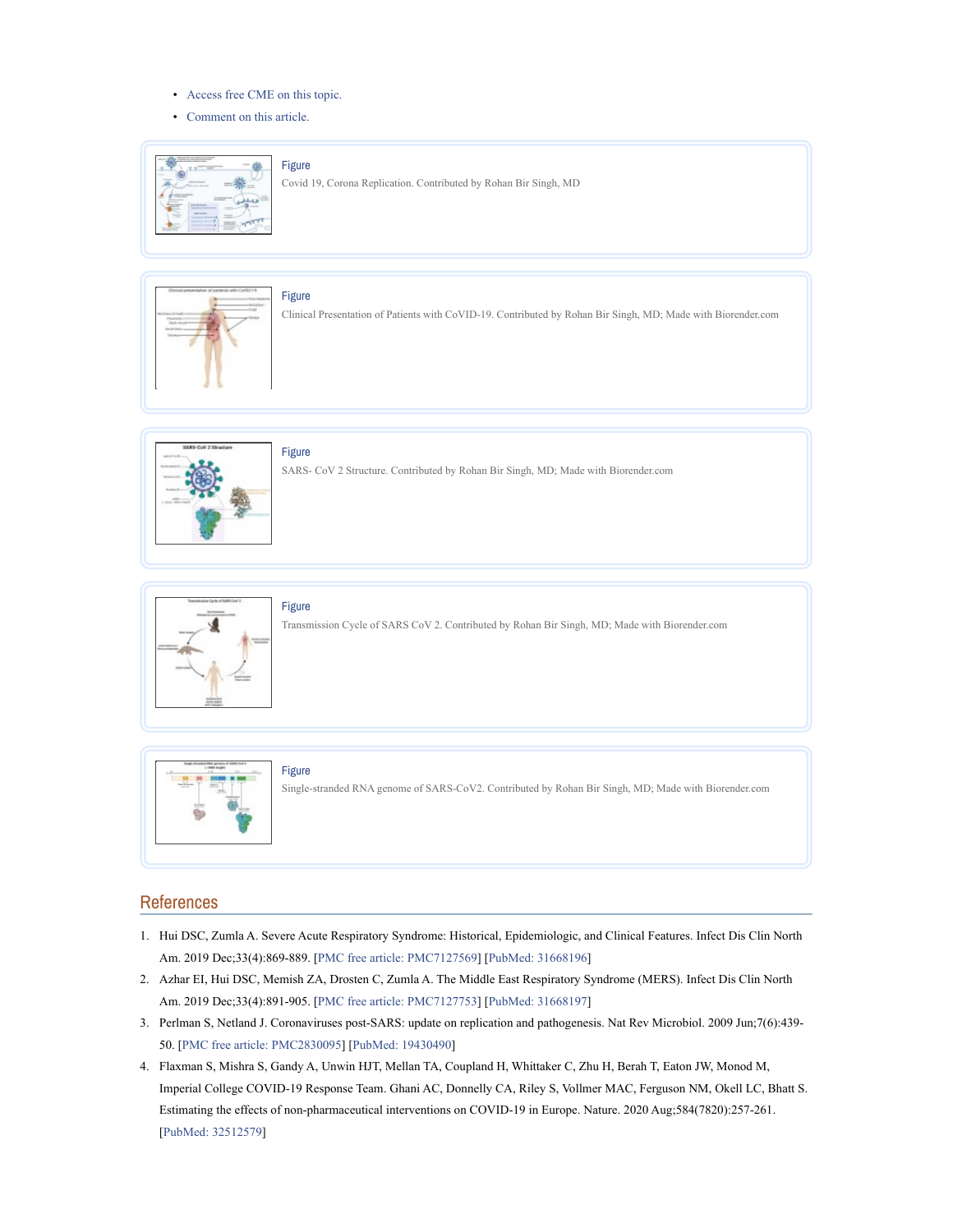- 5. Clark A, Jit M, Warren-Gash C, Guthrie B, Wang HHX, Mercer SW, Sanderson C, McKee M, Troeger C, Ong KL, Checchi F, Perel P, Joseph S, Gibbs HP, Banerjee A, Eggo RM., Centre for the Mathematical Modelling of Infectious Diseases COVID-19 working group. Global, regional, and national estimates of the population at increased risk of severe COVID-19 due to underlying health conditions in 2020: a modelling study. Lancet Glob Health. 2020 Aug;8(8):e1003-e1017. [PMC free article: PMC7295519] [PubMed: 32553130]
- 6. Chan JF, To KK, Tse H, Jin DY, Yuen KY. Interspecies transmission and emergence of novel viruses: lessons from bats and birds. Trends Microbiol. 2013 Oct;21(10):544-55. [PMC free article: PMC7126491] [PubMed: 23770275]
- 7. Chen Y, Liu Q, Guo D. Emerging coronaviruses: Genome structure, replication, and pathogenesis. J Med Virol. 2020 Apr;92(4):418-423. [PMC free article: PMC7167049] [PubMed: 31967327]
- 8. Chan JF, Kok KH, Zhu Z, Chu H, To KK, Yuan S, Yuen KY. Genomic characterization of the 2019 novel human-pathogenic coronavirus isolated from a patient with atypical pneumonia after visiting Wuhan. Emerg Microbes Infect. 2020;9(1):221-236. [PMC free article: PMC7067204] [PubMed: 31987001]
- 9. Andersen KG, Rambaut A, Lipkin WI, Holmes EC, Garry RF. The proximal origin of SARS-CoV-2. Nat Med. 2020 Apr;26(4):450-452. [PMC free article: PMC7095063] [PubMed: 32284615]
- 10. Guo ZD, Wang ZY, Zhang SF, Li X, Li L, Li C, Cui Y, Fu RB, Dong YZ, Chi XY, Zhang MY, Liu K, Cao C, Liu B, Zhang K, Gao YW, Lu B, Chen W. Aerosol and Surface Distribution of Severe Acute Respiratory Syndrome Coronavirus 2 in Hospital Wards, Wuhan, China, 2020. Emerg Infect Dis. 2020 Jul;26(7):1583-1591. [PMC free article: PMC7323510] [PubMed: 32275497]
- 11. Lauer SA, Grantz KH, Bi Q, Jones FK, Zheng Q, Meredith HR, Azman AS, Reich NG, Lessler J. The Incubation Period of Coronavirus Disease 2019 (COVID-19) From Publicly Reported Confirmed Cases: Estimation and Application. Ann Intern Med. 2020 May 05;172(9):577-582. [PMC free article: PMC7081172] [PubMed: 32150748]
- 12. Li Q, Guan X, Wu P, Wang X, Zhou L, Tong Y, Ren R, Leung KSM, Lau EHY, Wong JY, Xing X, Xiang N, Wu Y, Li C, Chen Q, Li D, Liu T, Zhao J, Liu M, Tu W, Chen C, Jin L, Yang R, Wang Q, Zhou S, Wang R, Liu H, Luo Y, Liu Y, Shao G, Li H, Tao Z, Yang Y, Deng Z, Liu B, Ma Z, Zhang Y, Shi G, Lam TTY, Wu JT, Gao GF, Cowling BJ, Yang B, Leung GM, Feng Z. Early Transmission Dynamics in Wuhan, China, of Novel Coronavirus-Infected Pneumonia. N Engl J Med. 2020 Mar 26;382(13):1199-1207. [PMC free article: PMC7121484] [PubMed: 31995857]
- 13. Bauch CT, Lloyd-Smith JO, Coffee MP, Galvani AP. Dynamically modeling SARS and other newly emerging respiratory illnesses: past, present, and future. Epidemiology. 2005 Nov;16(6):791-801. [PubMed: 16222170]
- 14. Lei J, Kusov Y, Hilgenfeld R. Nsp3 of coronaviruses: Structures and functions of a large multi-domain protein. Antiviral Res. 2018 Jan;149:58-74. [PMC free article: PMC7113668] [PubMed: 29128390]
- 15. Song W, Gui M, Wang X, Xiang Y. Cryo-EM structure of the SARS coronavirus spike glycoprotein in complex with its host cell receptor ACE2. PLoS Pathog. 2018 Aug;14(8):e1007236. [PMC free article: PMC6107290] [PubMed: 30102747]
- 16. de Abajo FJ, Rodríguez-Martín S, Lerma V, Mejía-Abril G, Aguilar M, García-Luque A, Laredo L, Laosa O, Centeno-Soto GA, Ángeles Gálvez M, Puerro M, González-Rojano E, Pedraza L, de Pablo I, Abad-Santos F, Rodríguez-Mañas L, Gil M, Tobías A, Rodríguez-Miguel A, Rodríguez-Puyol D., MED-ACE2-COVID19 study group. Use of renin-angiotensin-aldosterone system inhibitors and risk of COVID-19 requiring admission to hospital: a case-population study. Lancet. 2020 May 30;395(10238):1705-1714. [PMC free article: PMC7255214] [PubMed: 32416785]
- 17. Li MY, Li L, Zhang Y, Wang XS. Expression of the SARS-CoV-2 cell receptor gene ACE2 in a wide variety of human tissues. Infect Dis Poverty. 2020 Apr 28;9(1):45. [PMC free article: PMC7186534] [PubMed: 32345362]
- 18. Smith JC, Sausville EL, Girish V, Yuan ML, Vasudevan A, John KM, Sheltzer JM. Cigarette Smoke Exposure and Inflammatory Signaling Increase the Expression of the SARS-CoV-2 Receptor ACE2 in the Respiratory Tract. Dev Cell. 2020 Jun 08;53(5):514-529.e3. [PMC free article: PMC7229915] [PubMed: 32425701]
- 19. Hoffmann M, Kleine-Weber H, Schroeder S, Krüger N, Herrler T, Erichsen S, Schiergens TS, Herrler G, Wu NH, Nitsche A, Müller MA, Drosten C, Pöhlmann S. SARS-CoV-2 Cell Entry Depends on ACE2 and TMPRSS2 and Is Blocked by a Clinically Proven Protease Inhibitor. Cell. 2020 Apr 16;181(2):271-280.e8. [PMC free article: PMC7102627] [PubMed: 32142651]
- 20. Angeletti S, Benvenuto D, Bianchi M, Giovanetti M, Pascarella S, Ciccozzi M. COVID-2019: The role of the nsp2 and nsp3 in its pathogenesis. J Med Virol. 2020 Jun;92(6):584-588. [PMC free article: PMC7228367] [PubMed: 32083328]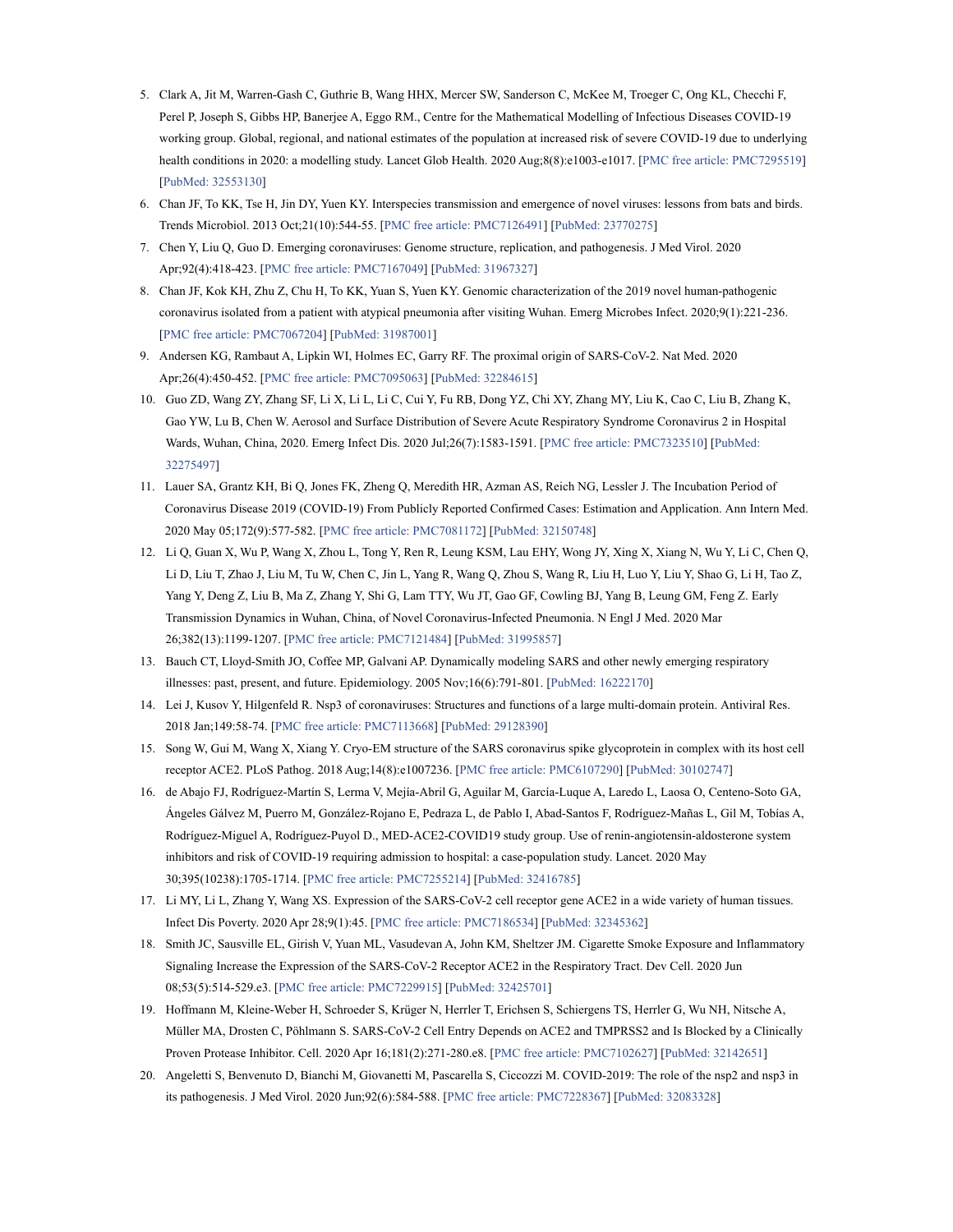- 21. Ciceri F, Beretta L, Scandroglio AM, Colombo S, Landoni G, Ruggeri A, Peccatori J, D'Angelo A, De Cobelli F, Rovere-Querini P, Tresoldi M, Dagna L, Zangrillo A. Microvascular COVID-19 lung vessels obstructive thromboinflammatory syndrome (MicroCLOTS): an atypical acute respiratory distress syndrome working hypothesis. Crit Care Resusc. 2020 Apr 15;22(2):95-97. [PubMed: 32294809]
- 22. Conti P, Ronconi G, Caraffa A, Gallenga CE, Ross R, Frydas I, Kritas SK. Induction of pro-inflammatory cytokines (IL-1 and IL-6) and lung inflammation by Coronavirus-19 (COVI-19 or SARS-CoV-2): anti-inflammatory strategies. 2020 March-April,J Biol Regul Homeost Agents. 34(2):327-331. [PubMed: 32171193]
- 23. Tian S, Hu W, Niu L, Liu H, Xu H, Xiao SY. Pulmonary Pathology of Early-Phase 2019 Novel Coronavirus (COVID-19) Pneumonia in Two Patients With Lung Cancer. J Thorac Oncol. 2020 May;15(5):700-704. [PMC free article: PMC7128866] [PubMed: 32114094]
- 24. Zhang H, Zhou P, Wei Y, Yue H, Wang Y, Hu M, Zhang S, Cao T, Yang C, Li M, Guo G, Chen X, Chen Y, Lei M, Liu H, Zhao J, Peng P, Wang CY, Du R. Histopathologic Changes and SARS-CoV-2 Immunostaining in the Lung of a Patient With COVID-19. Ann Intern Med. 2020 May 05;172(9):629-632. [PMC free article: PMC7081173] [PubMed: 32163542]
- 25. Menter T, Haslbauer JD, Nienhold R, Savic S, Hopfer H, Deigendesch N, Frank S, Turek D, Willi N, Pargger H, Bassetti S, Leuppi JD, Cathomas G, Tolnay M, Mertz KD, Tzankov A. Postmortem examination of COVID-19 patients reveals diffuse alveolar damage with severe capillary congestion and variegated findings in lungs and other organs suggesting vascular dysfunction. Histopathology. 2020 Aug;77(2):198-209. [PMC free article: PMC7496150] [PubMed: 32364264]
- 26. Huang C, Wang Y, Li X, Ren L, Zhao J, Hu Y, Zhang L, Fan G, Xu J, Gu X, Cheng Z, Yu T, Xia J, Wei Y, Wu W, Xie X, Yin W, Li H, Liu M, Xiao Y, Gao H, Guo L, Xie J, Wang G, Jiang R, Gao Z, Jin Q, Wang J, Cao B. Clinical features of patients infected with 2019 novel coronavirus in Wuhan, China. Lancet. 2020 Feb 15;395(10223):497-506. [PMC free article: PMC7159299] [PubMed: 31986264]
- 27. Wu Z, McGoogan JM. Characteristics of and Important Lessons From the Coronavirus Disease 2019 (COVID-19) Outbreak in China: Summary of a Report of 72 314 Cases From the Chinese Center for Disease Control and Prevention. JAMA. 2020 Apr 07;323(13):1239-1242. [PubMed: 32091533]
- 28. Kogan A, Segel MJ, Ram E, Raanani E, Peled-Potashnik Y, Levin S, Sternik L. Acute Respiratory Distress Syndrome following Cardiac Surgery: Comparison of the American-European Consensus Conference Definition versus the Berlin Definition. Respiration. 2019;97(6):518-524. [PubMed: 30650409]
- 29. Cheng Y, Luo R, Wang K, Zhang M, Wang Z, Dong L, Li J, Yao Y, Ge S, Xu G. Kidney disease is associated with in-hospital death of patients with COVID-19. Kidney Int. 2020 May;97(5):829-838. [PMC free article: PMC7110296] [PubMed: 32247631]
- 30. Ronco C, Reis T, Husain-Syed F. Management of acute kidney injury in patients with COVID-19. Lancet Respir Med. 2020 Jul;8(7):738-742. [PMC free article: PMC7255232] [PubMed: 32416769]
- 31. Zhou F, Yu T, Du R, Fan G, Liu Y, Liu Z, Xiang J, Wang Y, Song B, Gu X, Guan L, Wei Y, Li H, Wu X, Xu J, Tu S, Zhang Y, Chen H, Cao B. Clinical course and risk factors for mortality of adult inpatients with COVID-19 in Wuhan, China: a retrospective cohort study. Lancet. 2020 Mar 28;395(10229):1054-1062. [PMC free article: PMC7270627] [PubMed: 32171076]
- 32. Singer M, Deutschman CS, Seymour CW, Shankar-Hari M, Annane D, Bauer M, Bellomo R, Bernard GR, Chiche JD, Coopersmith CM, Hotchkiss RS, Levy MM, Marshall JC, Martin GS, Opal SM, Rubenfeld GD, van der Poll T, Vincent JL, Angus DC. The Third International Consensus Definitions for Sepsis and Septic Shock (Sepsis-3). JAMA. 2016 Feb 23;315(8):801-10. [PMC free article: PMC4968574] [PubMed: 26903338]
- 33. Seymour CW, Kennedy JN, Wang S, Chang CH, Elliott CF, Xu Z, Berry S, Clermont G, Cooper G, Gomez H, Huang DT, Kellum JA, Mi Q, Opal SM, Talisa V, van der Poll T, Visweswaran S, Vodovotz Y, Weiss JC, Yealy DM, Yende S, Angus DC. Derivation, Validation, and Potential Treatment Implications of Novel Clinical Phenotypes for Sepsis. JAMA. 2019 May 28;321(20):2003- 2017. [PMC free article: PMC6537818] [PubMed: 31104070]
- 34. Matics TJ, Sanchez-Pinto LN. Adaptation and Validation of a Pediatric Sequential Organ Failure Assessment Score and Evaluation of the Sepsis-3 Definitions in Critically Ill Children. JAMA Pediatr. 2017 Oct 02;171(10):e172352. [PMC free article: PMC6583375] [PubMed: 28783810]
- 35. Yang AP, Liu JP, Tao WQ, Li HM. The diagnostic and predictive role of NLR, d-NLR and PLR in COVID-19 patients. Int Immunopharmacol. 2020 Jul;84:106504. [PMC free article: PMC7152924] [PubMed: 32304994]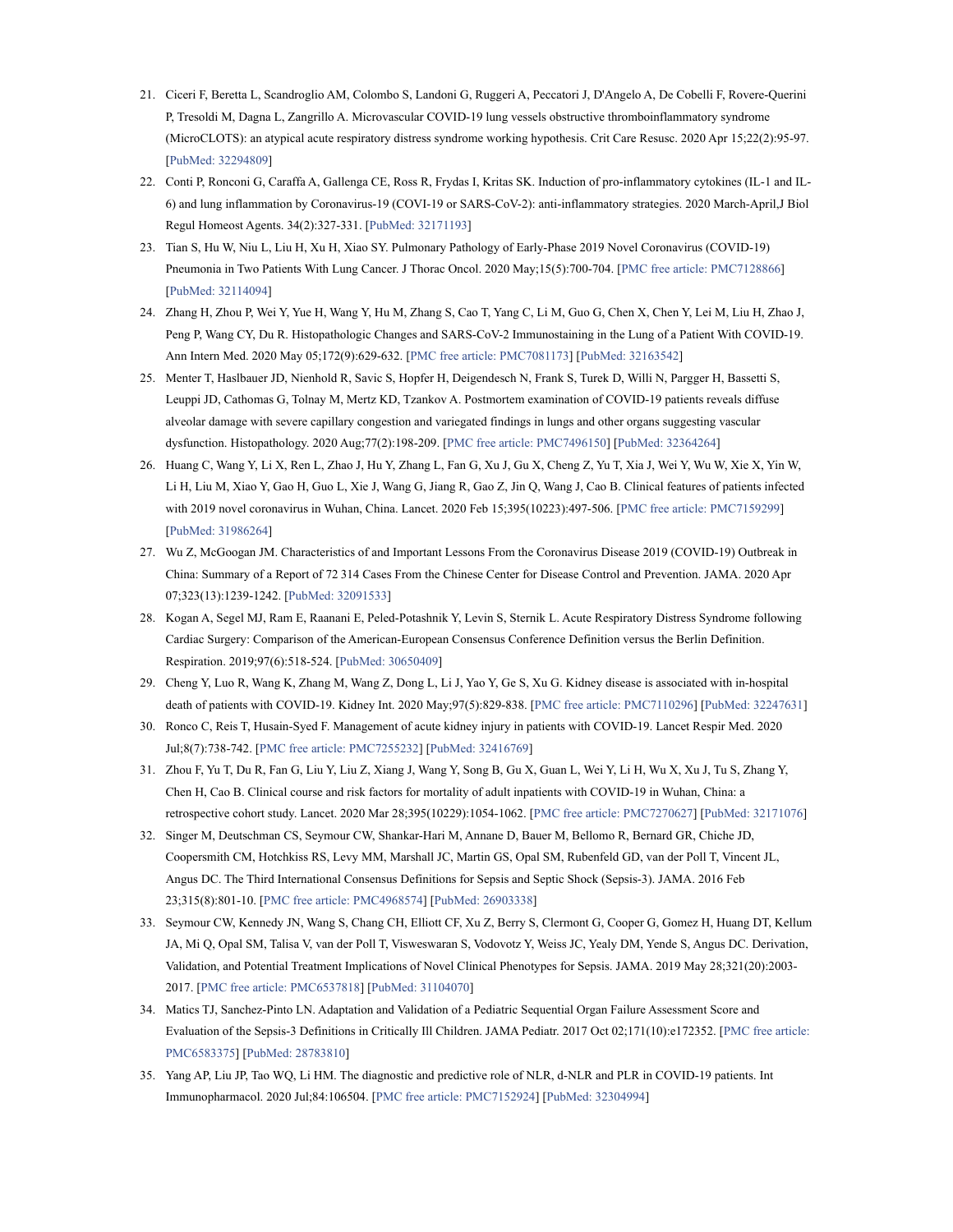- 36. Gattinoni L, Coppola S, Cressoni M, Busana M, Rossi S, Chiumello D. COVID-19 Does Not Lead to a "Typical" Acute Respiratory Distress Syndrome. Am J Respir Crit Care Med. 2020 May 15;201(10):1299-1300. [PMC free article: PMC7233352] [PubMed: 32228035]
- 37. Hui DS, Chow BK, Lo T, Tsang OTY, Ko FW, Ng SS, Gin T, Chan MTV. Exhaled air dispersion during high-flow nasal cannula therapy versus CPAP via different masks. Eur Respir J. 2019 Apr;53(4) [PubMed: 30705129]
- 38. Wu CN, Xia LZ, Li KH, Ma WH, Yu DN, Qu B, Li BX, Cao Y. High-flow nasal-oxygenation-assisted fibreoptic tracheal intubation in critically ill patients with COVID-19 pneumonia: a prospective randomised controlled trial. Br J Anaesth. 2020 Jul;125(1):e166-e168. [PMC free article: PMC7269901] [PubMed: 32200994]
- 39. Ledford H. Coronavirus breakthrough: dexamethasone is first drug shown to save lives. Nature. 2020 Jun;582(7813):469. [PubMed: 32546811]
- 40. Bimonte S, Crispo A, Amore A, Celentano E, Cuomo A, Cascella M. Potential Antiviral Drugs for SARS-Cov-2 Treatment: Preclinical Findings and Ongoing Clinical Research. In Vivo. 2020 Jun;34(3 Suppl):1597-1602. [PubMed: 32503817]
- 41. Cao B, Wang Y, Wen D, Liu W, Wang J, Fan G, Ruan L, Song B, Cai Y, Wei M, Li X, Xia J, Chen N, Xiang J, Yu T, Bai T, Xie X, Zhang L, Li C, Yuan Y, Chen H, Li H, Huang H, Tu S, Gong F, Liu Y, Wei Y, Dong C, Zhou F, Gu X, Xu J, Liu Z, Zhang Y, Li H, Shang L, Wang K, Li K, Zhou X, Dong X, Qu Z, Lu S, Hu X, Ruan S, Luo S, Wu J, Peng L, Cheng F, Pan L, Zou J, Jia C, Wang J, Liu X, Wang S, Wu X, Ge Q, He J, Zhan H, Qiu F, Guo L, Huang C, Jaki T, Hayden FG, Horby PW, Zhang D, Wang C. A Trial of Lopinavir-Ritonavir in Adults Hospitalized with Severe Covid-19. N Engl J Med. 2020 May 07;382(19):1787-1799. [PMC free article: PMC7121492] [PubMed: 32187464]
- 42. Gordon CJ, Tchesnokov EP, Feng JY, Porter DP, Götte M. The antiviral compound remdesivir potently inhibits RNA-dependent RNA polymerase from Middle East respiratory syndrome coronavirus. J Biol Chem. 2020 Apr 10;295(15):4773-4779. [PMC free article: PMC7152756] [PubMed: 32094225]
- 43. de Wit E, Feldmann F, Cronin J, Jordan R, Okumura A, Thomas T, Scott D, Cihlar T, Feldmann H. Prophylactic and therapeutic remdesivir (GS-5734) treatment in the rhesus macaque model of MERS-CoV infection. Proc Natl Acad Sci U S A. 2020 Mar 24;117(12):6771-6776. [PMC free article: PMC7104368] [PubMed: 32054787]
- 44. Williamson BN, Feldmann F, Schwarz B, Meade-White K, Porter DP, Schulz J, van Doremalen N, Leighton I, Yinda CK, Pérez-Pérez L, Okumura A, Lovaglio J, Hanley PW, Saturday G, Bosio CM, Anzick S, Barbian K, Cihlar T, Martens C, Scott DP, Munster VJ, de Wit E. Clinical benefit of remdesivir in rhesus macaques infected with SARS-CoV-2. Nature. 2020 Sep;585(7824):273-276. [PMC free article: PMC7486271] [PubMed: 32516797]
- 45. Chen N, Zhou M, Dong X, Qu J, Gong F, Han Y, Qiu Y, Wang J, Liu Y, Wei Y, Xia J, Yu T, Zhang X, Zhang L. Epidemiological and clinical characteristics of 99 cases of 2019 novel coronavirus pneumonia in Wuhan, China: a descriptive study. Lancet. 2020 Feb 15;395(10223):507-513. [PMC free article: PMC7135076] [PubMed: 32007143]
- 46. Wang Z, Yang B, Li Q, Wen L, Zhang R. Clinical Features of 69 Cases With Coronavirus Disease 2019 in Wuhan, China. Clin Infect Dis. 2020 Jul 28;71(15):769-777. [PMC free article: PMC7184452] [PubMed: 32176772]
- 47. Gautret P, Lagier JC, Parola P, Hoang VT, Meddeb L, Mailhe M, Doudier B, Courjon J, Giordanengo V, Vieira VE, Tissot Dupont H, Honoré S, Colson P, Chabrière E, La Scola B, Rolain JM, Brouqui P, Raoult D. Hydroxychloroquine and azithromycin as a treatment of COVID-19: results of an open-label non-randomized clinical trial. Int J Antimicrob Agents. 2020 Jul;56(1):105949. [PMC free article: PMC7102549] [PubMed: 32205204]
- 48. Zarogoulidis P, Papanas N, Kioumis I, Chatzaki E, Maltezos E, Zarogoulidis K. Macrolides: from in vitro anti-inflammatory and immunomodulatory properties to clinical practice in respiratory diseases. Eur J Clin Pharmacol. 2012 May;68(5):479-503. [PubMed: 22105373]
- 49. Kollias A, Kyriakoulis KG, Dimakakos E, Poulakou G, Stergiou GS, Syrigos K. Thromboembolic risk and anticoagulant therapy in COVID-19 patients: emerging evidence and call for action. Br J Haematol. 2020 Jun;189(5):846-847. [PMC free article: PMC7264537] [PubMed: 32304577]
- 50. Buonaguro FM, Puzanov I, Ascierto PA. Anti-IL6R role in treatment of COVID-19-related ARDS. J Transl Med. 2020 Apr 14;18(1):165. [PMC free article: PMC7154570] [PubMed: 32290847]